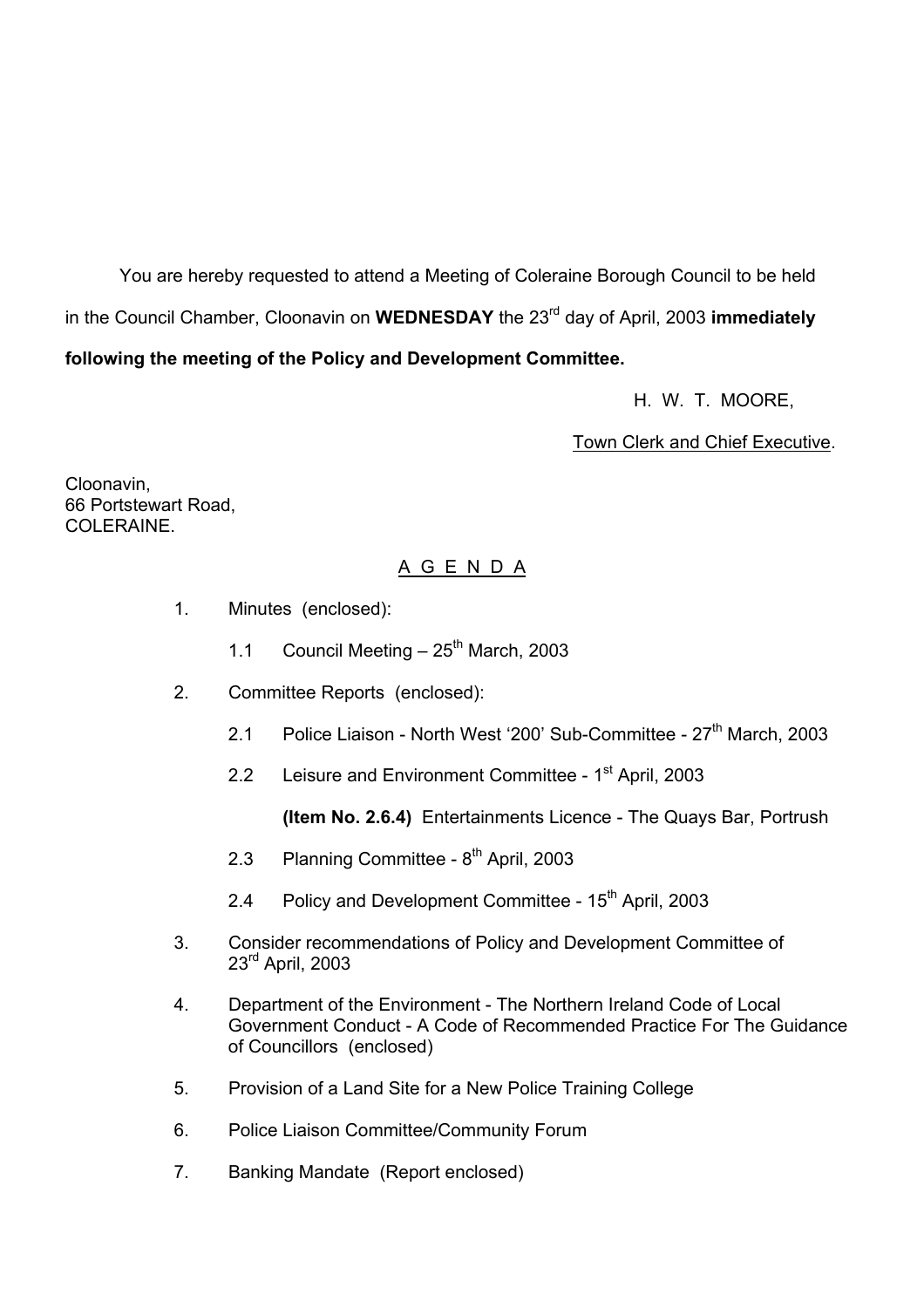- 2
- 8. Correspondence
- 9. Documents for Sealing

#### **Enclosed for Information:**

- (1) Minutes of the Northern Health and Social Services Council dated 5<sup>th</sup> March, 2003
- (2) The Northern Ireland Policing Board and the Police Service of Northern Ireland - Policing Plan 2003 - 2006

To: Each Member of Council. To: Each Member of Council.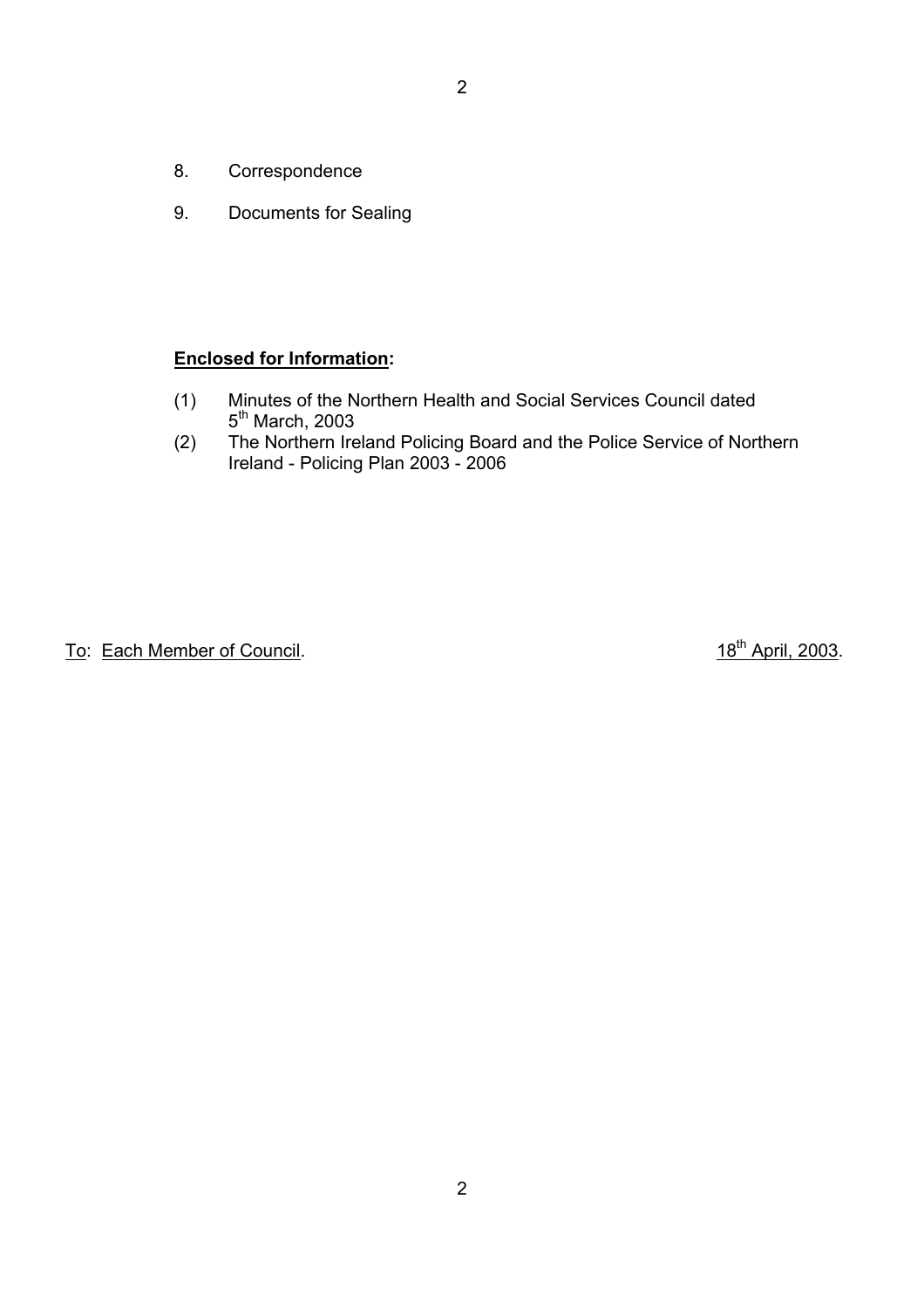#### **POLICE LIAISON**

# **NORTH WEST '200' SUB-COMMITTEE**

**27th March, 2003.** 

| <b>Present:</b>                                                                            | Councillor E. A. Johnston (Mrs.), in the Chair                                                                                                                                          |                                     |
|--------------------------------------------------------------------------------------------|-----------------------------------------------------------------------------------------------------------------------------------------------------------------------------------------|-------------------------------------|
|                                                                                            | <b>Alderman</b>                                                                                                                                                                         |                                     |
|                                                                                            | P. E. A. Armitage (Mrs.)                                                                                                                                                                |                                     |
|                                                                                            | <b>Councillors</b>                                                                                                                                                                      |                                     |
|                                                                                            | N. F. Hillis                                                                                                                                                                            | R. D. Stewart<br>(Items 2.1 - 10.0) |
| <b>Represent-</b><br>atives from<br><b>Coleraine</b><br>and District<br><b>Motor Club:</b> | Mr. E. Johnston, Race Director and Mr. M. Whyte,<br>Clerk of the Course/Race Secretary                                                                                                  |                                     |
| <b>Represent-</b><br>atives from<br><b>P.S.N.I.:</b>                                       | Inspector J. Kinkead, Inspector A. Lemon, Sergeant<br>N. Monteith and Constable A. Watson                                                                                               |                                     |
| <b>Officers in</b><br><b>Attendance:</b>                                                   | Head of Development Services, Senior Environmental<br>Health Officer, Principal Administrative Officer,<br>Enforcement Officer, Services Manager and<br><b>Administrative Assistant</b> |                                     |
| <b>Apologies:</b>                                                                          | The Mayor and Deputy Mayor<br>Alderman Leonard and Councillor Ms. Alexander<br>Director of Environmental Health                                                                         |                                     |

#### **1.0 WELCOME**

The Chairman welcomed everyone to the meeting.

### **2.0 OFFICIAL CAMP SITE**

Reported that The Sports and Social Club based at Ballyrashane would be responsible for the operation of the camp site and preparatory work was progressing satisfactorily.

2.1 Traffic - One Way System Following discussion it was recommended that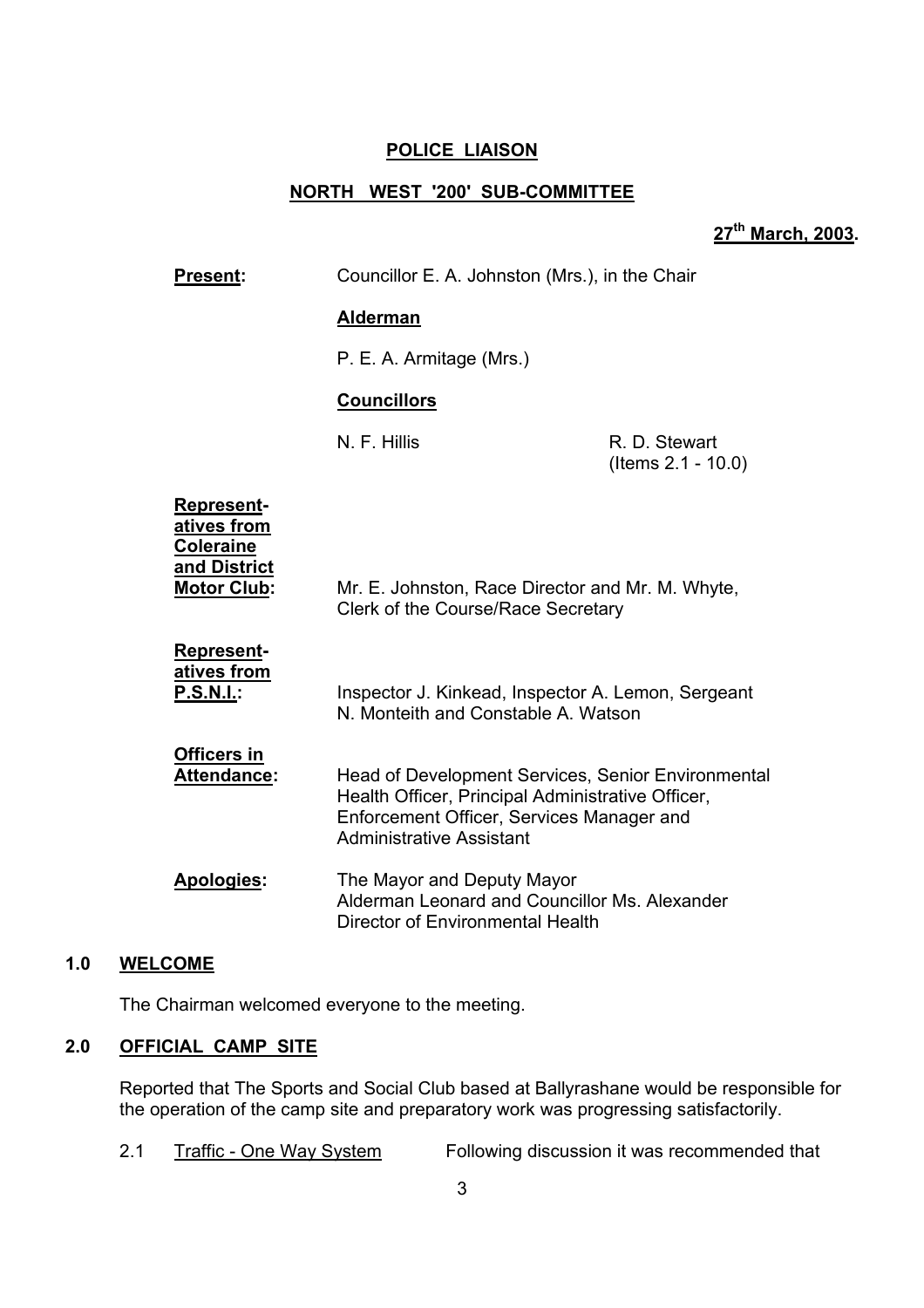a one way traffic system operate from No. 32 Gateside Road for a short distance.

 The Senior Environmental Health Officer would liaise with Constable Watson regarding suitable wording for signs.

#### **3.0 STREET TRADING**

 The Enforcement Officer reported on the areas zoned for Street Trading during the North West '200'. A list of traders would be forwarded to the Police.

 Reference was made to problems with a trader on the Ballyreagh Road/Juniper Hill area. Mr. Whyte agreed to contact the trader in question. Mr. Jim Fleming from Coleraine and District Motor Club would liaise with the Enforcement Officer.

It was noted that unauthorised vehicles would be towed away and contents seized immediately.

#### **4.0 OTHER EVENTS**

 The Head of Development Services reported that the final package of events had been agreed and an application had been made to the Northern Ireland Tourist Board for funding. Noted.

#### **5.0 OPERATIONAL ISSUES**

Reported that operational issues were proceeding very well with co-operation between Council and the Club.

 The Senior Environmental Health Officer advised members to contact him if there were any problems as he was deputising for the Director of Environmental Health.

#### **6.0 TRANSLINK**

 Inspector Kinkead advised that, as in previous years, co-operation would continue to be available from Translink.

#### **7.0 POLICE RESOURCES**

 Inspector Kinkead advised that Units were bidding for the same level of resources as for 2002 although Police were to be reduced on the course and this work handed over to marshalls.

#### **8.0 PARKING - HOPEFIELD ROAD, PORTRUSH**

Concern was expressed regarding parking at Hopefield Road, Portrush.

 This problem would be addressed either by use of no parking cones or Traffic Wardens in this area.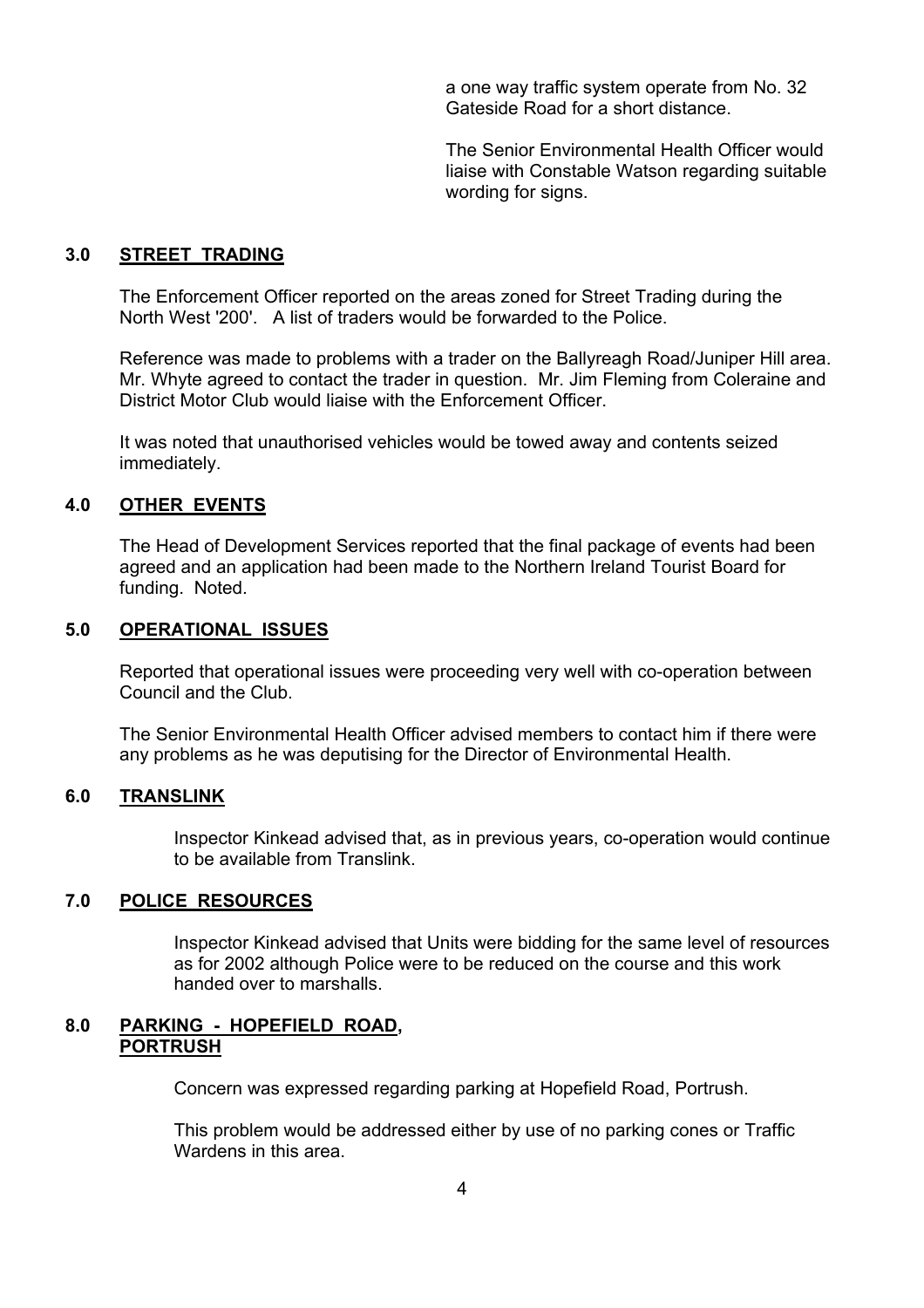#### **9.0 PRE RACE MEETING**

 Mr. Whyte reported that a Pre Race Meeting would be held at 7.30 p.m. on  $24<sup>th</sup>$  April, 2003 in the Lodge Hotel, Coleraine. Noted.

#### **10.0 THANKS**

#### The Chairman thanked everyone for attending. **LEISURE AND ENVIRONMENT COMMITTEE**

**1st April, 2003.** 

| Alderman E. T. Black (Mrs.), in the Chair<br><b>Present:</b> |  |
|--------------------------------------------------------------|--|
|--------------------------------------------------------------|--|

The Mayor, Councillor O. M. Church (Mrs.)

The Deputy Mayor, Councillor G. L. McLaughlin

#### **Aldermen**

P. E. A. Armitage (Mrs.) B. Leonard W. T. Creelman W. J. McClure

**Councillors** 

C. S. Alexander (Ms.) E. A. Johnston (Mrs.)  $($ ltems 1.0 – 16.0) (Items 1.0 – 2.3) D. D. Barbour W. A. King  $($ ltems 1.0  $-$  3.4) (Items 1.0  $-$  1.7) J. M. Bradley D. McClarty  $($ ltems 1.0  $-$  3.0) (Items 1.0  $-$  16.0) J. J. Dallat R. A. McPherson  $($ ltems  $1.0 - 17.0)$  A. McQuillan  $T. J. Deans$  (Items  $1.0 - 3.0$ )  $($ ltems  $1.0 - 1.7)$  E. M. Mullan

E. P. Fielding (Mrs.) R. D. Stewart N. F. Hillis W. J. Watt

# **Officers in**

 **Attendance:** Director of Technical Services, Director of Leisure Services, Senior Environmental Health Officer, Leisure Services Officer (Facilities), Principal Building Control Officer (Items  $1.1 - 2.0$ ), Principal Administrative Officer and Administrative Assistant

#### **1.0 LEISURE SERVICES REPORT**

1.1 Riverside Theatre The Chairman welcomed Professor Peter Roebuck from the University of Ulster and Ms. Andrea Montgomery, Artistic Director of the Riverside Theatre, who were in attendance to address Committee on the future development of the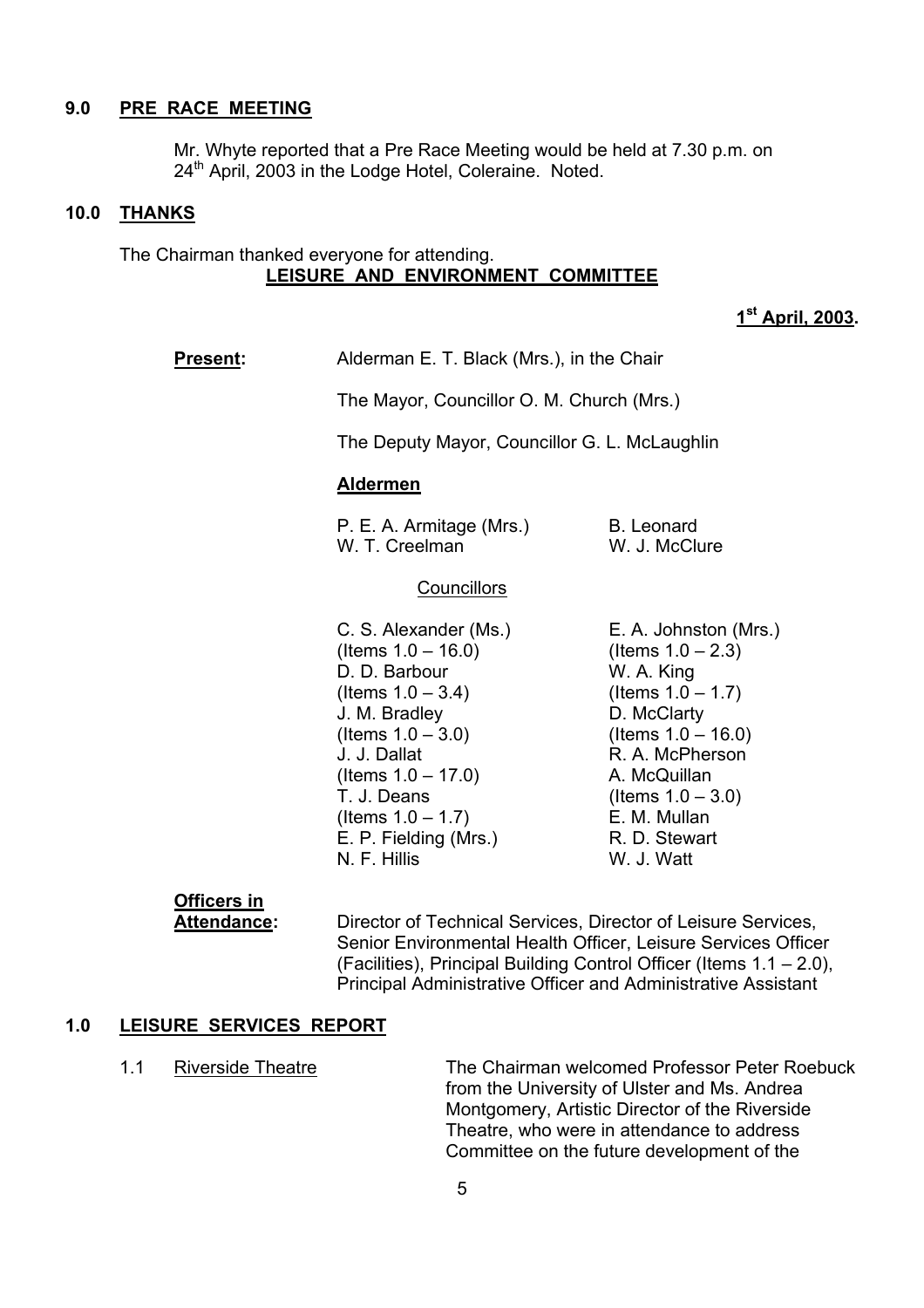Theatre and to outline their request for a funding package from Council for  $2003 - 2005$ . Following a discussion, during which questions raised by members were answered, it was proposed by Councillor McClarty, seconded by Councillor Mullan and recommended: That Council restore parity of funding to the Riverside Theatre viz: (i) an initial increase of £6,500 to £53,000 for 2003; (ii) an annual increase in line with inflation for 2004 and 2005. Ms. Montgomery thanked members and extended an invitation to Council to visit the theatre. 1.2 Mr. Chris Booth The Chairman referred to Mr. Chris Booth who was currently ill and extended best wishes for a speedy recovery. Members asked to be associated with these remarks. 1.3 Social Inclusion Mr. Ryan Deighan, who is currently working with the Sports Development Officer as part of his student placement programme, was introduced to Committee. Mr. Deighan's paper on Social Inclusion, as contained in the report, was outlined by the Director of Leisure Services. Council is recommended to accept the pilot initiatives as detailed in the report, viz: The Access to Leisure Card The Targeting Youth Initiative The Director of Leisure Services also agreed to investigate the possibility of a special discounted rate for Community Groups and report back to a future meeting of Committee. Members congratulated Mr. Deighan on his paper. 1.4 Portrush Town Hall Committee noted information, as detailed in the report, on funding awarded for this project by The Heritage Lottery Fund and additional funding being pursued by Hearth.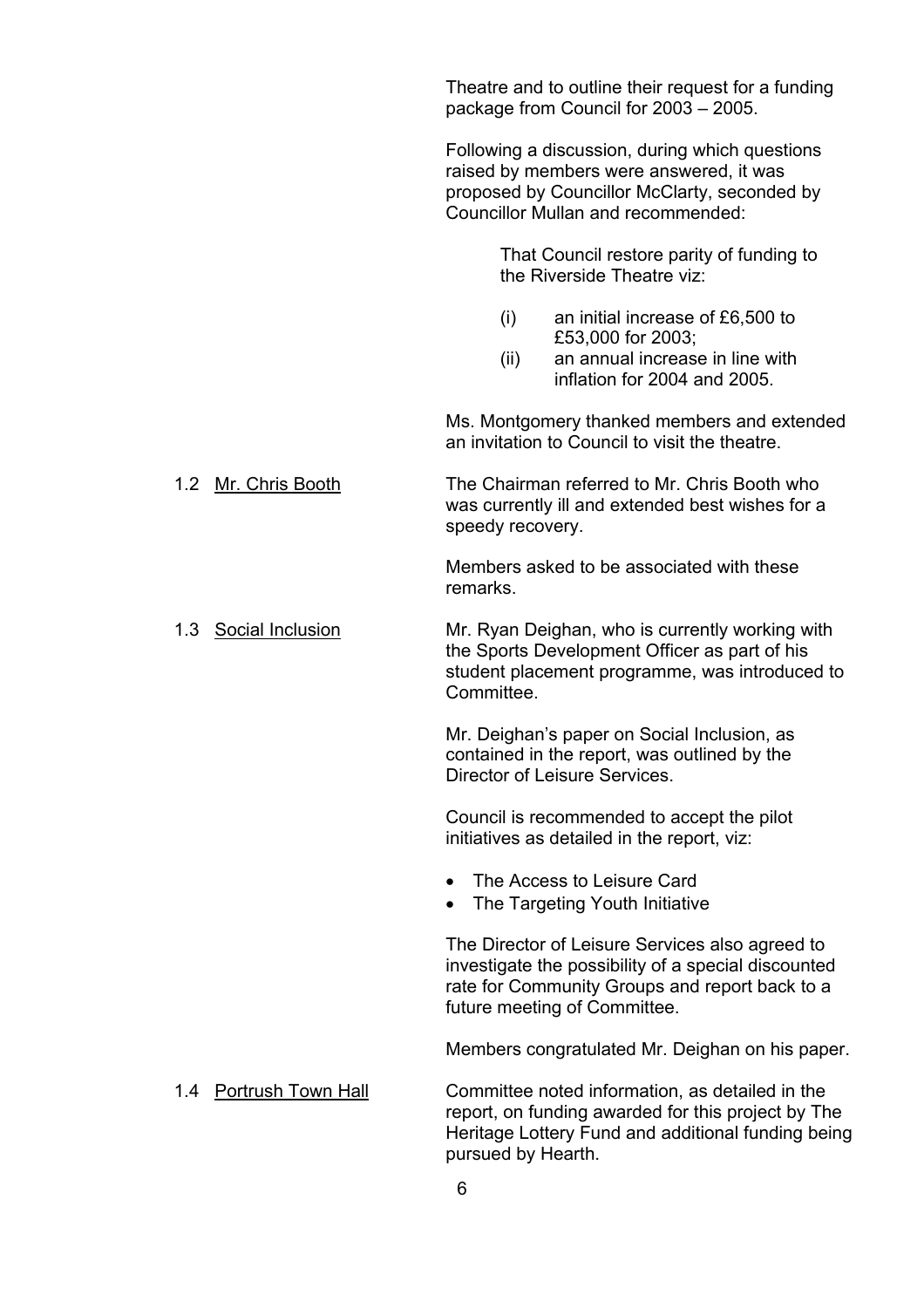Following discussion it was proposed by Councillor Stewart, seconded by Councillor Ms. Alexander and recommended:

> That Council proceed to the next stage of this project, i.e. detail design, planning application and select list.

1.5 The Crescent, Portstewart Consideration was given to this issue, as detailed in the report. Discussion ensued during which the Director of Leisure Services noted members' comments.

> A report on options available for insuring this facility would be presented at a future meeting of **Committee.**

1.6 Lifecycle 2003 Council is recommended to contribute £500 to Lifecycle 2003 to assist with the costs involved in a public cycle event to be held on Saturday,  $21<sup>st</sup>$  June, 2003 commencing at 2.00pm from County Hall, Coleraine.

#### 1.7 For Information Members noted information, as contained in the report, on:

- Special Olympics
- Portrush Air Show
- Easter Sports Coaching Courses for Young People

#### **2.0 TECHNICAL SERVICES REPORT**

The report of the Director of Technical Services was considered (previously supplied).

Matters arising:

 2.1 DRD Roads Service - Waiting Consideration was given to Roads Serviceís Restrictions and Disabled proposals, as detailed in the report. Bays, Portrush Following discussion, it was proposed by

Councillor Ms. Alexander, seconded by Councillor Hillis and recommended:

> That Council write to DRD Roads Service with the following amended proposals:

(i) that one disabled bay be provided at the Arcadia and one at Portrush library;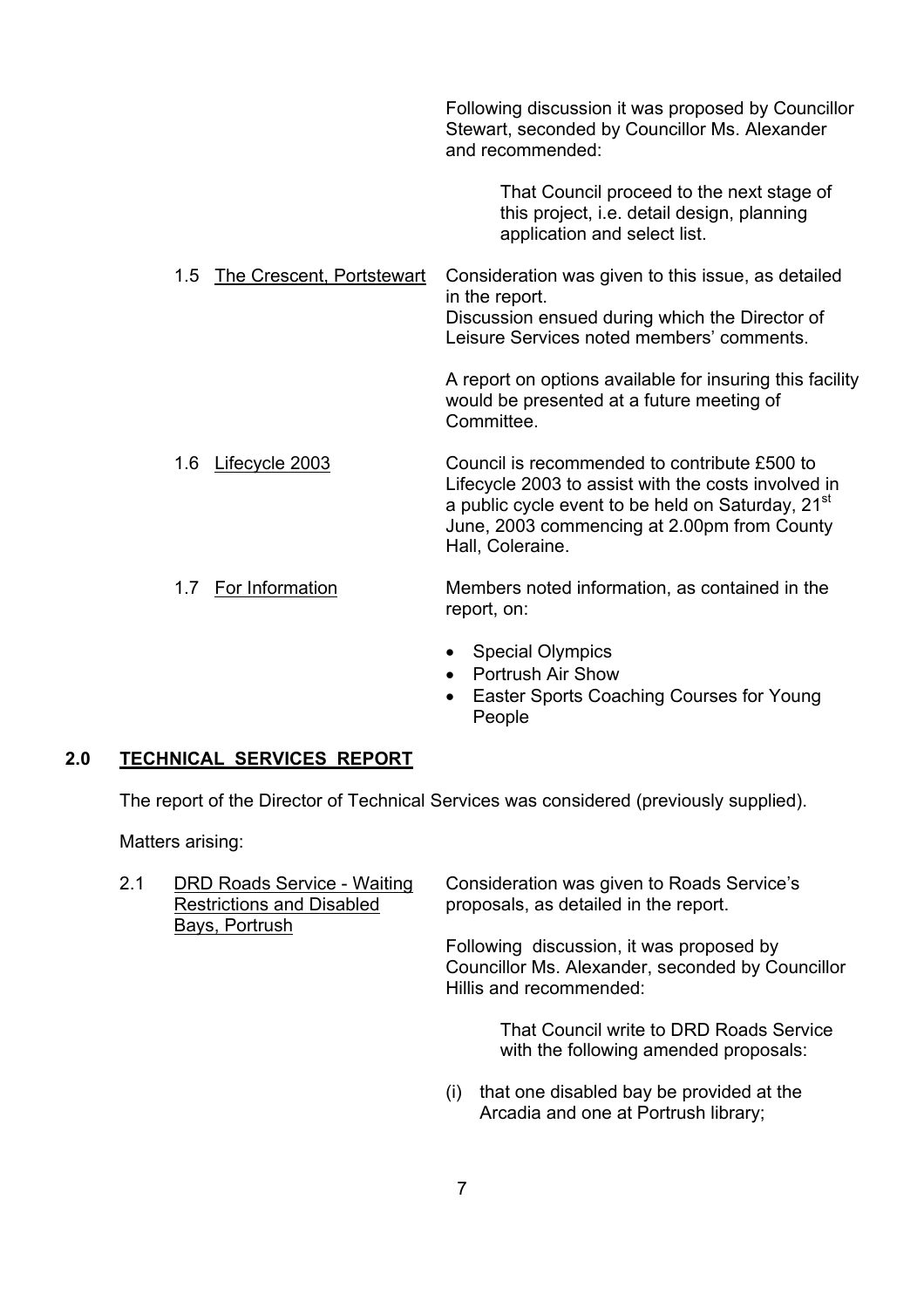- $(ii)$  that the proposed extension to the "No Waiting" at Any Time" restriction be lifted.
- the Statutory Procedures supplied). involved in the Development of
- 2.3 Blue Bin Recycling Scheme Council is recommended to:

 2.2 Proposals to Amend Existing Consideration was given to the consultation paper Primary Legislation relating to issued by the DRD Roads Service (previously

Roads Schemes Members were requested to forward any comments on the paper to the Director of Technical Services before the closing date of  $30<sup>th</sup>$  April, 2003.

- (i) Approve the extension of the blue bin recycling scheme, as detailed in the report;
- (ii) Convene a Special Meeting to discuss the management of hazardous waste and receive an update on pending legislation.

2.4 Biodiversity Strategy Council is recommended to:

 Approve, in principle, the employment of an officer, for a three year period, to prepare a Biodiversity Action Plan and Programme for the Borough.

2.5 The Street Trading Act (NI) Consideration was given to recommendations, 2001 made by the Street Trading Sub Group at the meeting held on  $20<sup>th</sup>$  March, 2003, as detailed in the report.

Council is recommended to approve:

- (i) Amendment of the Enforcement and Seizure Policy, as detailed in the report;
- (ii) The rebate of fee for two traders who had ceased trading.

ships at Portrush

2.5.1 Pipe Band Champion- Council is recommended to approve the following:

- (i) That no Temporary Licences would be issued on the day of the Championships;
- (ii) That existing traders would trade on the designated sites on Lansdowne Road.
- 2.5.2 North West 200 Council is recommended to agree to engage the services of Marsden of Lisburn to accompany Council Enforcement Officers on Saturday morning  $10<sup>th</sup>$  May, 2003 to enable execution of any seizure operations which may be necessary.
- 2.6 Entertainments Licences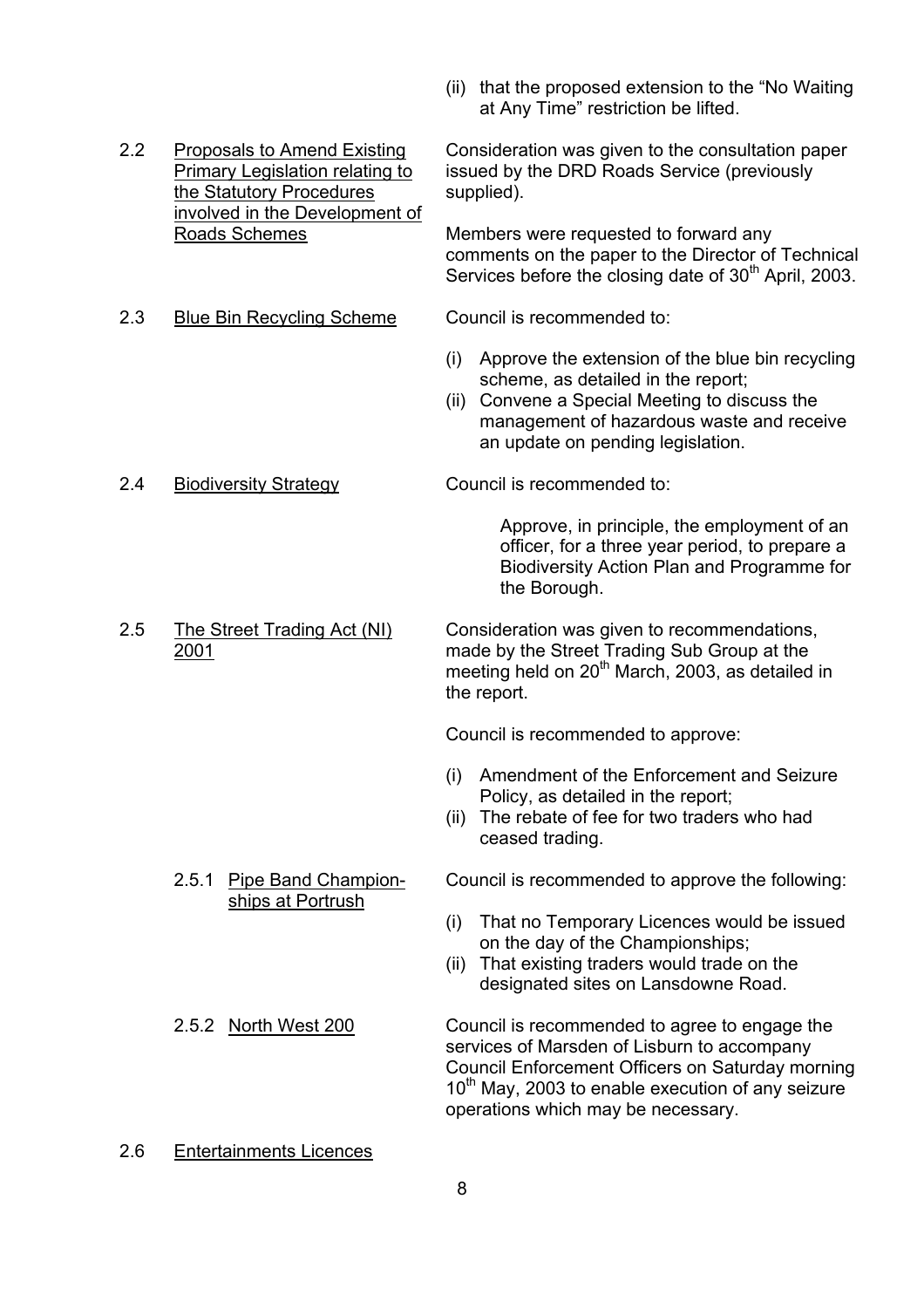| 2.6.1 | Mr. John Lennox,<br>7 Knockbracken Drive,<br><b>Coleraine</b> | An application had been received for grant of<br>an entertainments licence at:<br>North West 200 Marquee, The Campsite,<br><b>Islandtasserty Road, Coleraine</b><br>$8^{th}$ - 10 <sup>th</sup> May, 2003 8.00pm - 1.00am                                                                                                                                                                     |
|-------|---------------------------------------------------------------|-----------------------------------------------------------------------------------------------------------------------------------------------------------------------------------------------------------------------------------------------------------------------------------------------------------------------------------------------------------------------------------------------|
|       |                                                               | Council is recommended to grant such a licence<br>subject to inspection on erection and compliance<br>with the Fire Authority report and any other<br>requirements of Council's Licensing Department.<br>Door supervisors employed in the Marquee to be<br>licensed with a scheme recognised by Coleraine<br>Borough Council.                                                                 |
|       | 2.6.2 Mr. M. Whyte<br>c/o Coleraine Borough                   | An application had been received for grant of an<br>entertainments licence at:                                                                                                                                                                                                                                                                                                                |
|       | Council                                                       | North West 200 Marquee, Pits Area,<br>Ballyreagh Road, Portstewart<br>$5^{\text{th}} - 10^{\text{th}}$ May, 2003 8.00pm - 1.00am                                                                                                                                                                                                                                                              |
|       |                                                               | Council is recommended to grant such a licence<br>subject to inspection on erection and compliance<br>with the Fire Authority report and any other<br>requirements of Council's Licensing Department.<br>Door supervisors employed in the Marquee to be<br>licensed with a scheme recognised by Coleraine<br>Borough Council.                                                                 |
|       | 2.6.3 Mr. Hugh Hamilton,<br>27 Glebe Road,                    | An application had been received for grant of an<br>entertainments licence at:                                                                                                                                                                                                                                                                                                                |
|       | Macosquin, Coleraine                                          | Marquee adjacent to 27 Glebe Road,<br>Macosquin, Coleraine<br>$8^{th}$ – 10 <sup>th</sup> May, 2003 5.00pm – 1.00am                                                                                                                                                                                                                                                                           |
|       |                                                               | Council is recommended to grant such a licence<br>subject to no representations and no PSNI<br>objection to the application; inspection on erection<br>and compliance with the Fire Authority report and<br>any other requirements of Council's Licensing<br>Department. Door supervisors employed in the<br>Marquee to be licensed with a scheme recognised<br>by Coleraine Borough Council. |
|       | 2.6.4 Mr. Paul Crawley,<br>87-89 The Promenade,               | An application had been received for the renewal of<br>an entertainments licence at:                                                                                                                                                                                                                                                                                                          |
|       | Portstewart                                                   | The Quays Bar, 63 Eglinton Street, Portrush<br>Sunday mornings 1.00am - 2.00am                                                                                                                                                                                                                                                                                                                |
|       |                                                               |                                                                                                                                                                                                                                                                                                                                                                                               |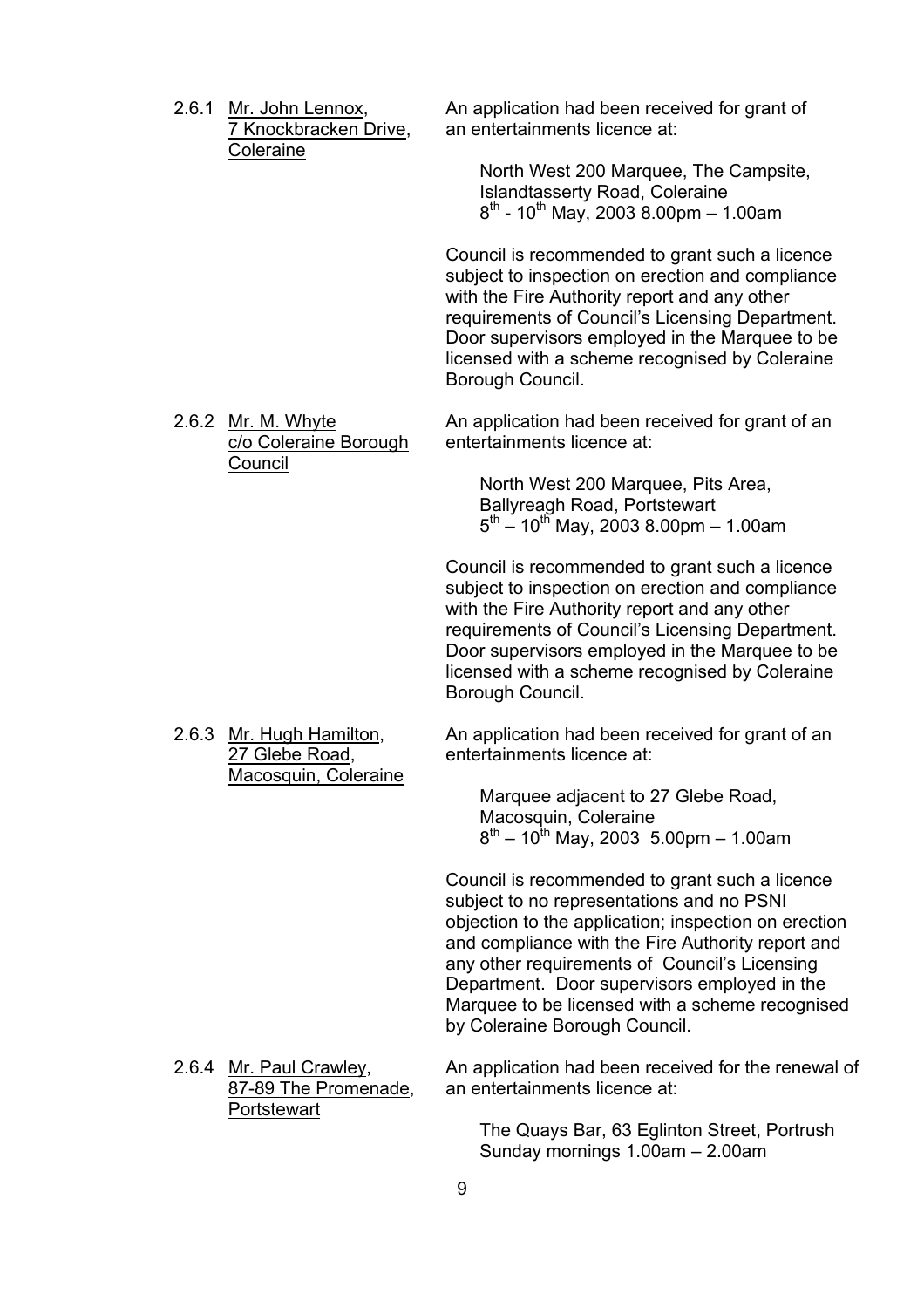In line with the voluntary agreement for pubs being permitted licensing hours to 1.30am on Sunday mornings Mr. Crawley had been contacted but declined to alter his application to read  $1.00$ am  $-$ 1.30am.

Recommended:

 That Mr. Crawley be contacted again with a view to altering his application and if he continues to decline that he is offered the opportunity to address the April 2003 meeting of Council.

2.7 Petroleum Licences and Consideration was given to the recommendations Cinema Licences as detailed in the report.

Recommended:

 That Council approve the recommendations of the Director of Technical Services, as contained in the report.

- 2.8 For Information Committee noted information, as detailed in the report, on:
	- Building Control
	- $\bullet$  Annual Tenders  $-$  Tyres
	- Community Safety Challenge Competition

#### **3.0 ENVIRONMENTAL HEALTH REPORT**

The Report of the Director of Environmental Health was considered (previously supplied).

Matters arising:

| 3.1 Legal Proceedings - Local                            | It was proposed by Councillor McClarty, seconded                            |
|----------------------------------------------------------|-----------------------------------------------------------------------------|
| Government (Miscellaneous<br>Provisions) (NI) Order 1985 | by Councillor Watt and agreed:                                              |
|                                                          | That this matter be considered "In<br>Committee" at the end of the meeting. |

Road, Lisburn

3.2 The Betting, Gaming, Lotteries Consideration was given to an application for the and Amusements (NI) Order 1985 provisional grant of an amusement permit, as Mr. Ian Haughey, 120 Saintfield detailed in the report, in respect of:

2 Limavady Road, Garvagh

 Committee noted that planning permission for this application had not yet been granted.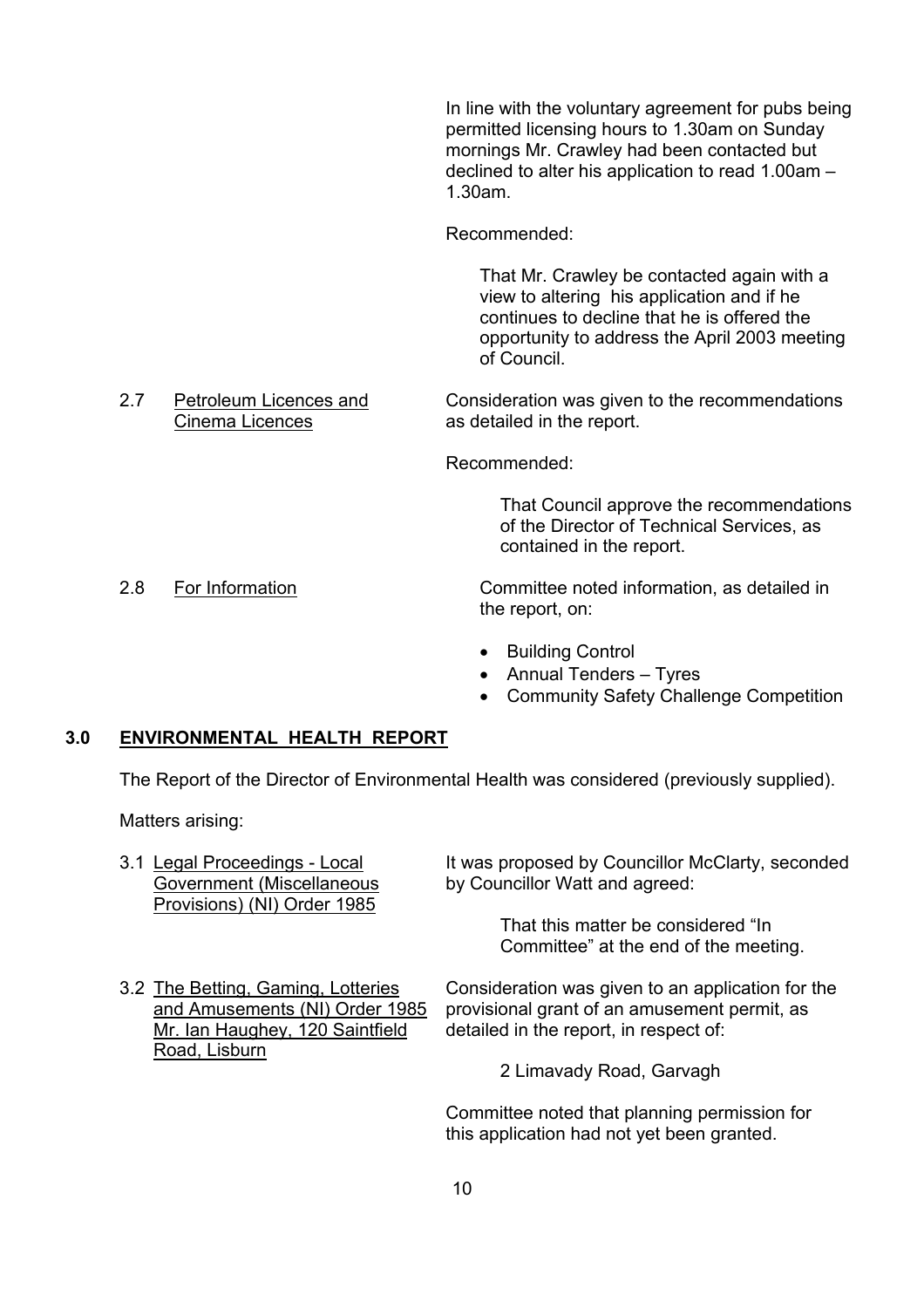It was, therefore, recommended:

 That any decision on this application be deferred until the application for planning permission had been determined.

**Document** 

 3.3 Promoting Social Inclusion - Committee noted information, as contained Working Group Report on in the report, on Government's proposals to Travellersí Race Equality meet the needs of the Travelling Community Strategy – Consultation through the establishment of:

- a "Race Forum" to draw up, monitor and review an action plan to implement the Race Equality Strategy, and to monitor and review implementation of the PSI Working Group on Travellers recommendations
- a Traveller Sub Group to assist the work of the Race Forum by considering issues specifically relating to Travellers.

Members noted that, although the Local Government Partnership on Travellers' Issues had been working for some years to address some of the issues involving Travellers and the manner by which public sector authorities and Travellers do business, no mention had been made of local authorities participating in the membership of either of these groups.

Council is, therefore, recommended to:

- (i) Support the response made by the Local Government Partnership on Travellers' Issues with particular emphasis on the need for local authority representation on both the Race Forum and the Traveller Sub-Group.
- (ii) Write to the Minister, Mr. Des Browne M.P. to reinforce Council's view regarding local authority representation on both the Race Forum and the Traveller Sub-Group.

 3.4 For Information Consideration was given to the Department of Agriculture and Rural Development's proposals on Fallen Animals, as detailed in the report.

> Members noted that the Local Government Action Committee for Fallen Animals would continue to represent Council's interests in this matter.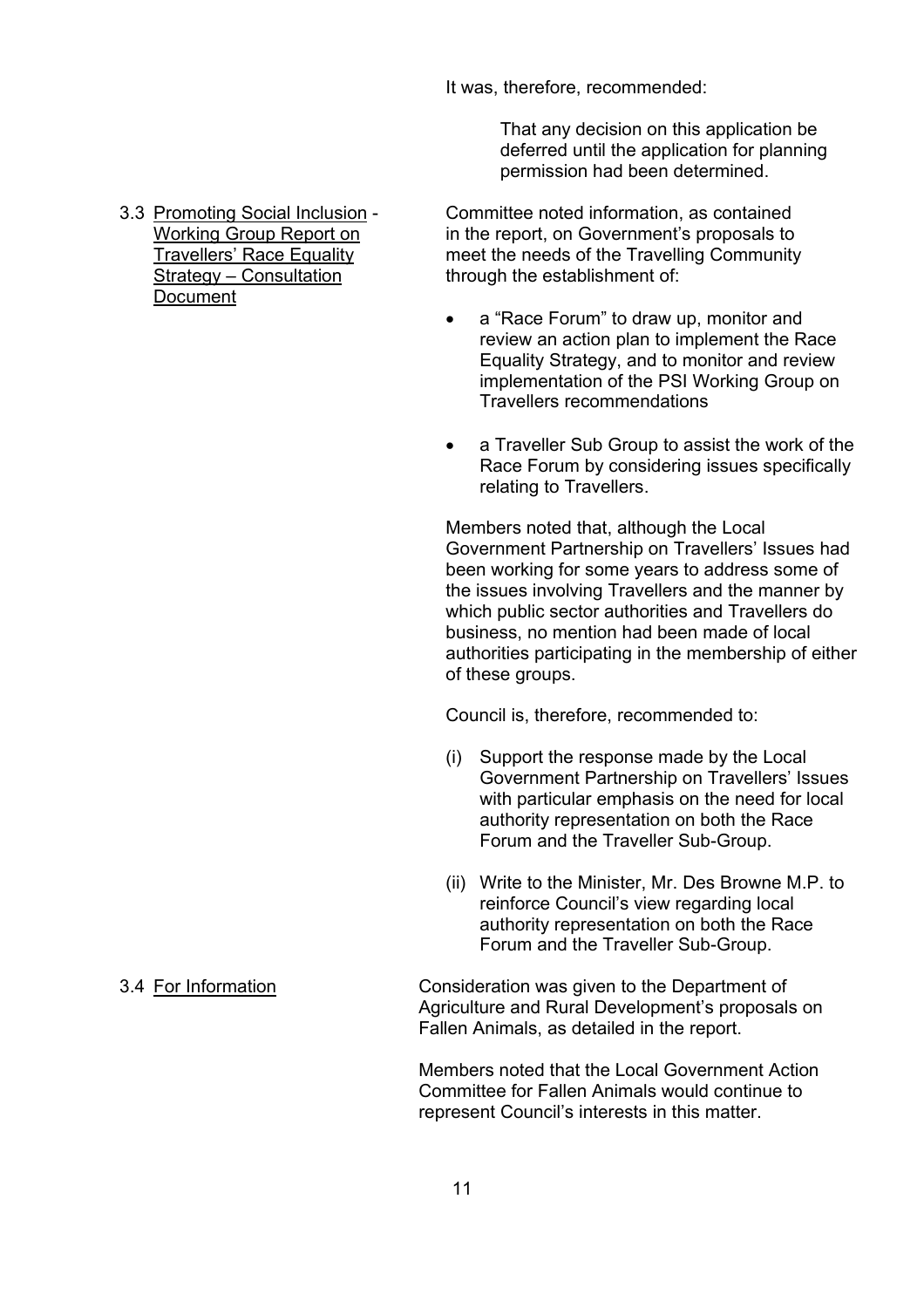3.5 Home Accident Prevention Committee gave consideration to information on the Strategy and Action Plan consultation document published by the Department of Health and Social Services and Public Safety, which proposed to establish a multi-agency Home Accident Prevention Strategy Implementation Group to manage the implementation of the strategy.

> The Department intended to make £100,000 available in the first year with continued support over the five year life of the strategy.

Council is recommended to:

- (i) Welcome publication of the strategy;
- (ii) Recommend that a more realistic figure to ensure effective implementation of the strategy would be £1,000,000 for each of the five years covered;
- (iii) Comment on the need for local authorities to be represented on the Strategy Implementation Group;
- (iv) Invite a representative from ROSPA to make a presentation on the strategy to a future meeting of Committee.

#### **4.0 CONSULTATION PAPERS**

The following consultation papers had been received and were available for members who wished to consider making a response:

(i) Department of the Environment - "Managing Our Shared Waters"

Comments due by:  $30<sup>th</sup>$  May, 2003

 (ii) Department of the Environment - Environmental Policy Division ìA Consultation Document on Proposals to Introduce Regulations for Air Quality (Northern Ireland)  $2003"$  – March 2003

Comments due by:  $12<sup>th</sup>$  May, 2003

(iii) Department of the Environment - "Review of Road Freight Operator Licensing in Northern Ireland"

Comments due by:  $6<sup>th</sup>$  June, 2003

#### **5.0 DEPARTMENT OF HEALTH, SOCIAL SERVICES AND PUBLIC SAFETY**

 Consideration was given to the report on Planning Priorities and Actions for the Health and Personal Social Services (previously supplied) and information therein noted.

#### **6.0 COLERAINE BOWLING CLUB**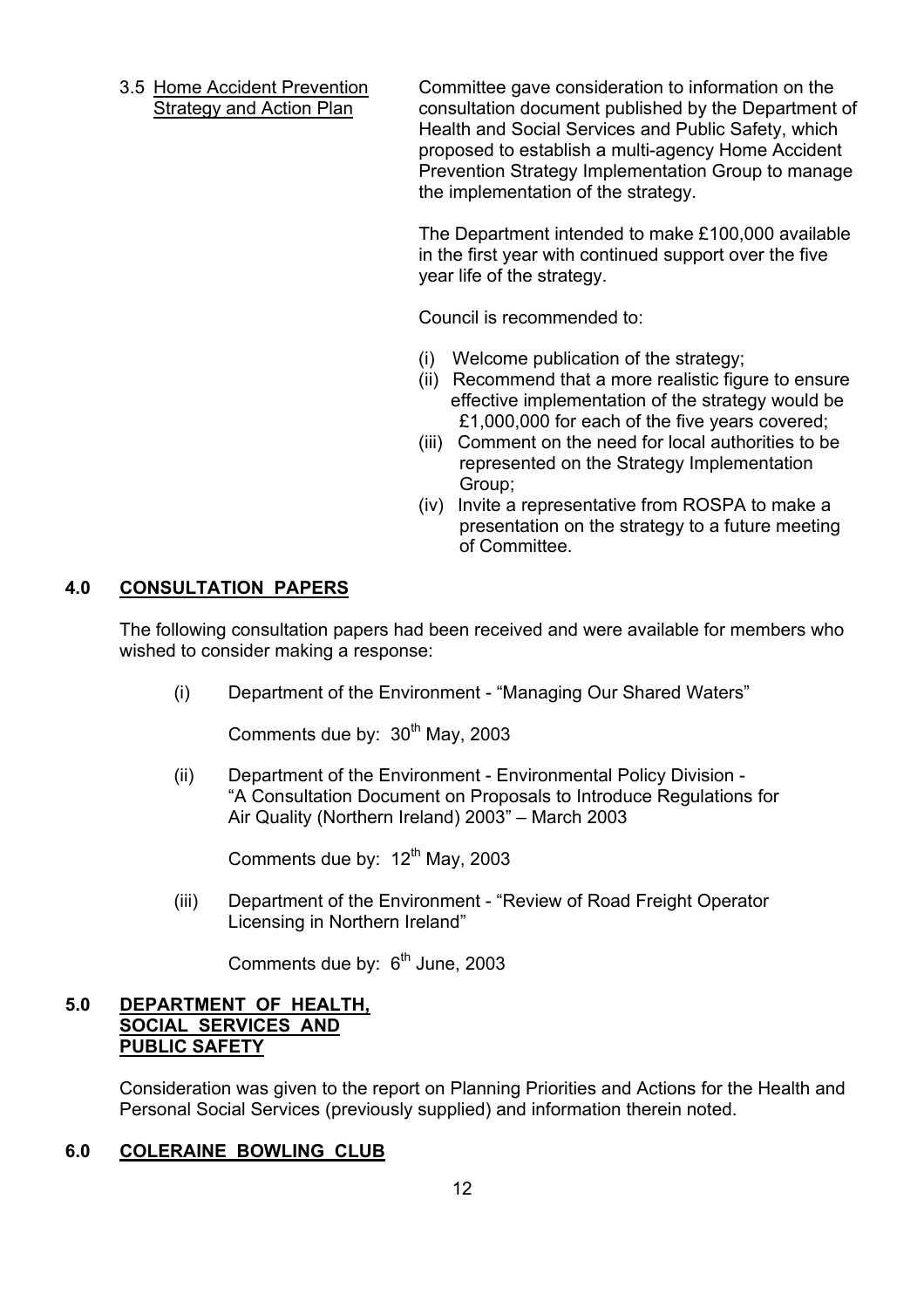Read letter from Coleraine Bowling Club inviting the Mayor and members of Council to the Centenary opening of the Club and flag unfurling on Friday, 25<sup>th</sup> April, 2003 at 7.00pm

#### **7.0 DEPARTMENT OF TRADE AND INDUSTRY**

Tabled:

First Annual Progress Report on UK Fuel Poverty Strategy.

#### **8.0 UNIVERSITY OF ULSTER - SIGNAGE**

Read letter from DRD Roads Service in response to Council's letter of 4<sup>th</sup> March, 2003.

 Roads Service had identified gaps in signage for the University at the Newbridge Road and Sandleford Bridge approach to Lodge Road roundabout and would arrange for signage to be erected.

#### **9.0 IRISH INDOOR BOWLING ASSOCIATION**

 Read letter from the Association thanking Council for its contribution towards the costs incurred in hosting the British Isles Championships on  $7<sup>th</sup>$  and  $8<sup>th</sup>$  November, 2002.

#### **10.0 SITE FOR MEMORIAL PLAQUE - PETER DOHERTY**

It was proposed by Councillor McClarty, seconded by Councillor Watt and agreed:

 That the pavilion at The Crescent, Coleraine be named the Peter Doherty Pavilion in honour of the footballer who had come from the Borough of Coleraine.

#### **11.0 CHORAL FESTIVAL**

 Members referred to the resounding success of the Choral Festival 2003 and paid credit to the officers involved in the organisation of the festival and the Parks Department staff who were involved in providing the floral displays.

#### **12.0 COUNCIL'S COLLECTION SERVICE FOR BULKY GOODS**

Members referred to the high incidence of fly tipping in the Borough and a general lack of knowledge among the public regarding Council's collection service for bulky goods.

It was, therefore, recommended:

That the service would be publicised in Council's "Link" magazine.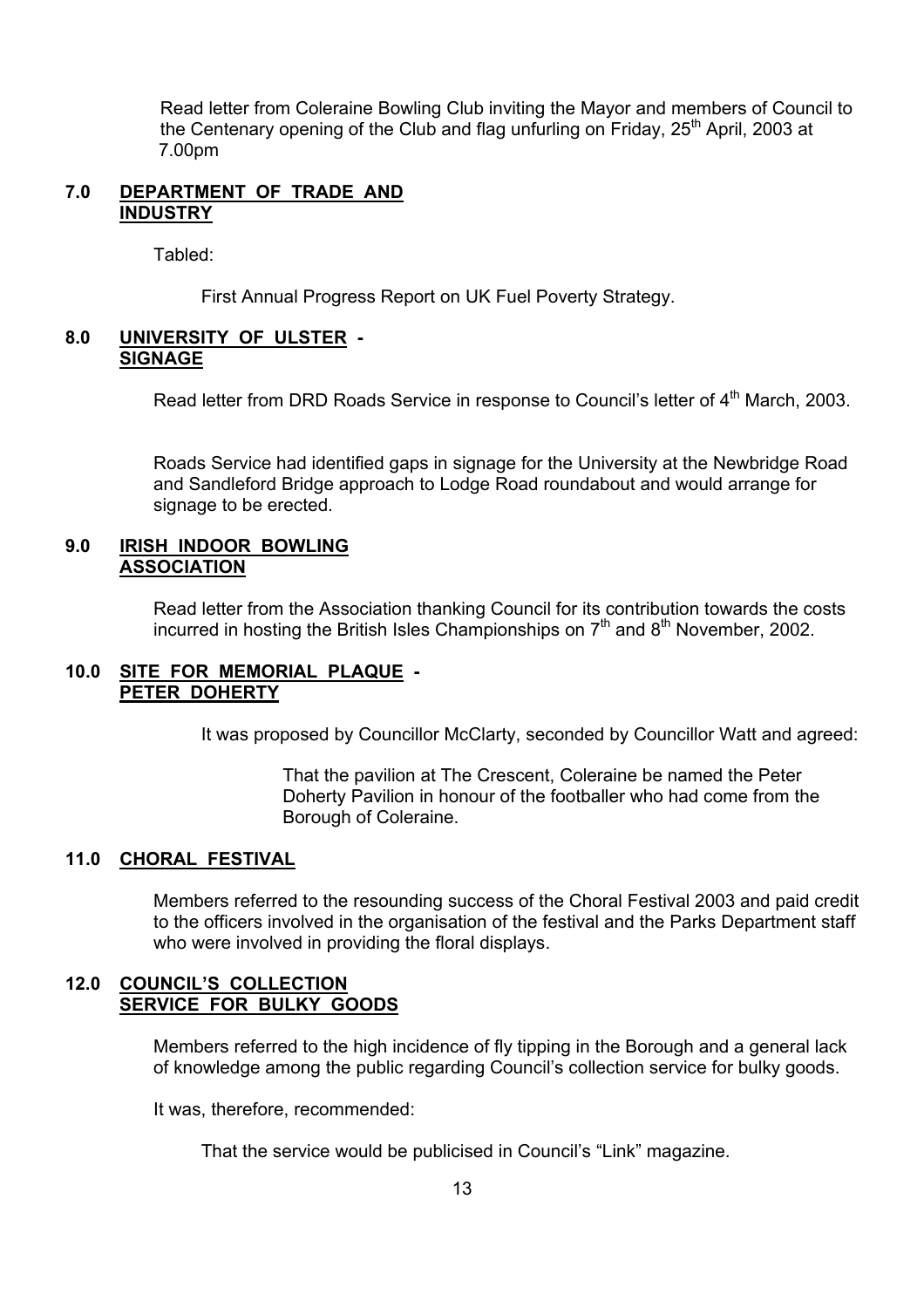### **13.0 CIVIC AMENITY SITE - PORTRUSH**

In response to a question, the Director of Technical Services confirmed that an update on this item would be presented at a future meeting of Committee.

# **14.0 LOCAL POST OFFICES**

Recommended:

That a representative from the Royal Mail be invited to address Council.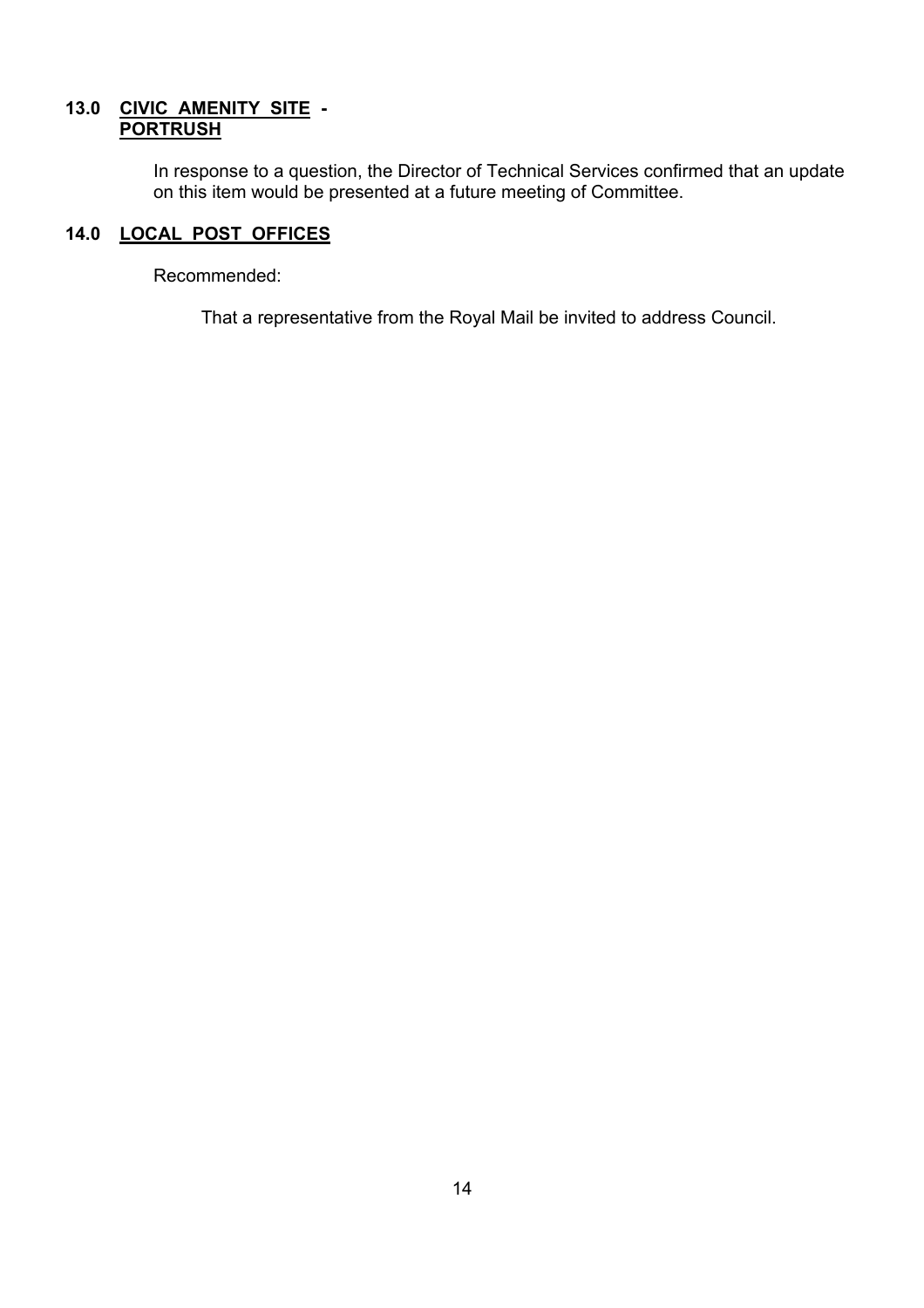#### **PLANNING COMMITTEE**

# **8th April, 2003.**

| <b>Present:</b>                      | Councillor J. M. Bradley in the Chair<br>The Mayor, Councillor O. M. Church (Mrs.)<br>The Deputy Mayor, Councillor G. L. McLaughlin<br><b>Aldermen</b>                         |                                                                                                                                                                    |
|--------------------------------------|--------------------------------------------------------------------------------------------------------------------------------------------------------------------------------|--------------------------------------------------------------------------------------------------------------------------------------------------------------------|
|                                      |                                                                                                                                                                                |                                                                                                                                                                    |
|                                      |                                                                                                                                                                                |                                                                                                                                                                    |
|                                      |                                                                                                                                                                                |                                                                                                                                                                    |
|                                      | P. E. A. Armitage (Mrs.)<br>E. T. Black (Mrs.)<br>(Items 1.0 - 7.4)                                                                                                            | W. T. Creelman<br><b>B.</b> Leonard<br>W. J. McClure                                                                                                               |
|                                      | <b>Councillors</b>                                                                                                                                                             |                                                                                                                                                                    |
|                                      | C. S. Alexander (Ms.)<br>D. D. Barbour<br>J. J. Dallat<br>T. J. Deans<br>(Items $1.0 - 2.27$ )<br>E. P. Fielding (Mrs.)<br>N. F. Hillis<br>E. A. Johnston (Mrs.)<br>W. A. King | D. McClarty<br>(Items $1.0 - 7.4$ )<br>R. A. McPherson<br>A. McQuillan<br>E. M. Mullan<br>(Items $2.1 - 8.0$ )<br>R. D. Stewart<br>W. J. Watt<br>(Items 1.0 - 7.4) |
| <u>Also in</u><br><u>Attendance:</u> | Representatives from the Planning Service -<br>Mr. E. Lynch and Miss J. McMath                                                                                                 |                                                                                                                                                                    |
| <b>Officers in</b>                   |                                                                                                                                                                                |                                                                                                                                                                    |

#### **1.0 SYMPATHY**

 Reference was made to the recent death of Mr. Sidney Malone, a former member of Council.

Health Officer (Items 1.0 - 2.27) and Administrative Assistant

 **Attendance:** Town Clerk and Chief Executive, Senior Environmental

It was agreed that a letter of sympathy be sent to his family.

#### **2.0 PLANNING APPLICATIONS**

A list of one hundred applications was considered (previously supplied).

#### **Applications Deferred from Previous Meeting**

2.1 Application No. 2 The opinion of the Planning Service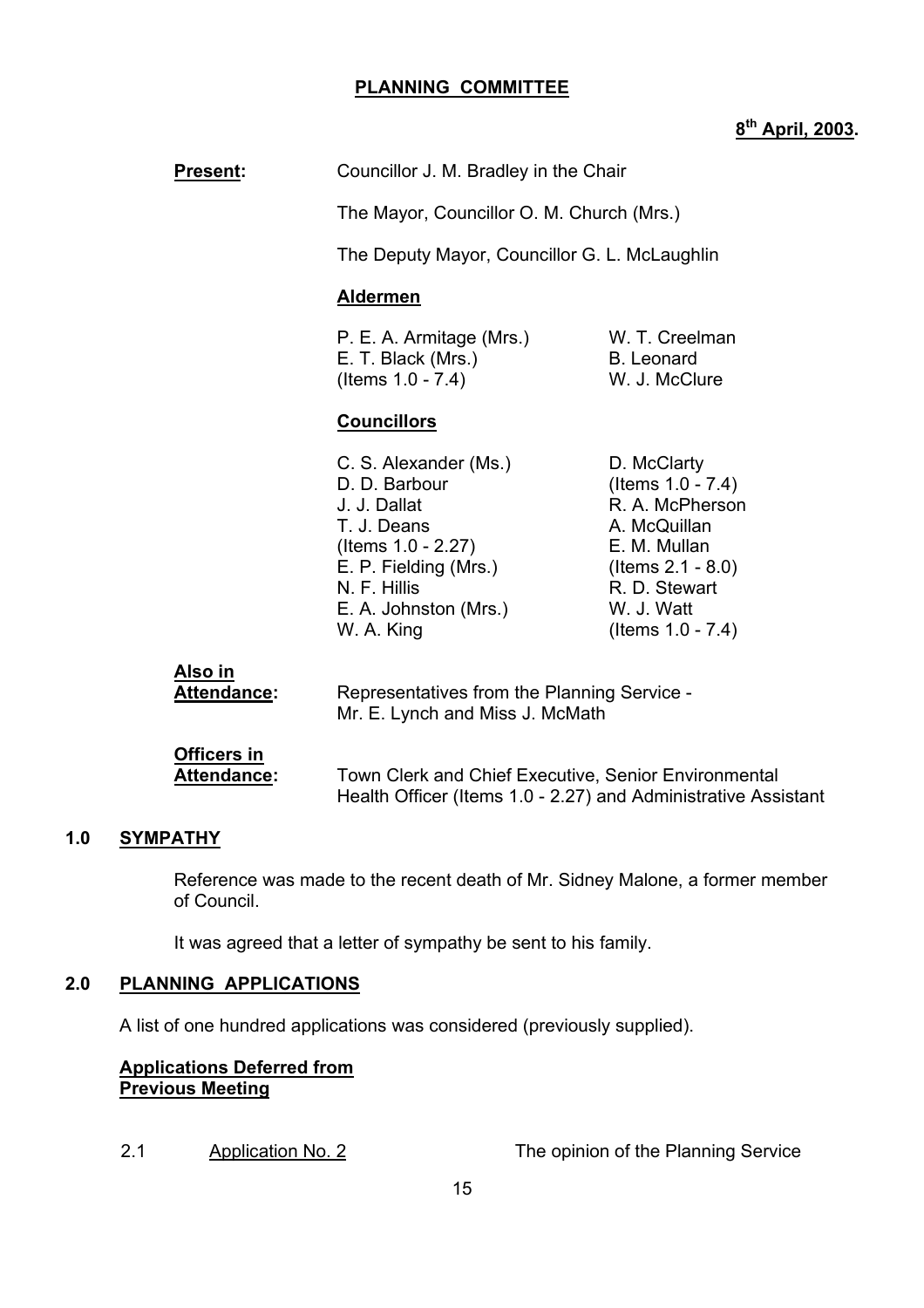|    | C/2002/0866/F                         |
|----|---------------------------------------|
|    | Retrospective application for         |
|    | amended parking provision from        |
|    | parking bays to a garage for 30 and   |
|    | 30a High Road, Portstewart for        |
|    | <b>Messrs. Crawford and Wilkinson</b> |
| 22 | <b>Application No. 3</b>              |
|    | C/2002/0996/F                         |
|    | Change of use from vacant shop to     |
|    | amusement arcade at 11 The            |
|    | Diamond, Kilrea for Mr. U. Hogg       |
|    |                                       |

2.3 Application No. 4 C/2002/1039/F Change of use from Estate Agents to Amusement Centre at 29 New Row, Coleraine for Mr. M. Moffatt

was to approve.

It was agreed that the application be approved.

The opinion of the Planning Service was to refuse.

It was agreed that the application be refused.

The opinion of the Planning Service was to approve.

Reported that the application was capable of approval subject to the following conditions:

- (a) No Sunday opening;
- (b) Restriction in number of gaming machines;
- (c) No trading after 10 p.m.

Following discussion it was proposed by Councillor Watt, seconded by Alderman Creelman and unanimously agreed:

> That the application be refused.

The opinion of the Planning Service was to approve.

It was proposed by Councillor McClarty and seconded by Alderman McClure:

> That the application be deferred to facilitate referral to BDP Planning for examination before deciding whether it should be forwarded to the Planning Management Board for consideration.

On being put to the Meeting the proposal was carried, fifteen members voting in favour and no one voting against.

2.4 Application No. 5 C/2002/1051/F Erection of a 3.8m high ball catch fence along edge of playing pitch at Loreto College, Castlerock Road, Coleraine for The Board of Trustees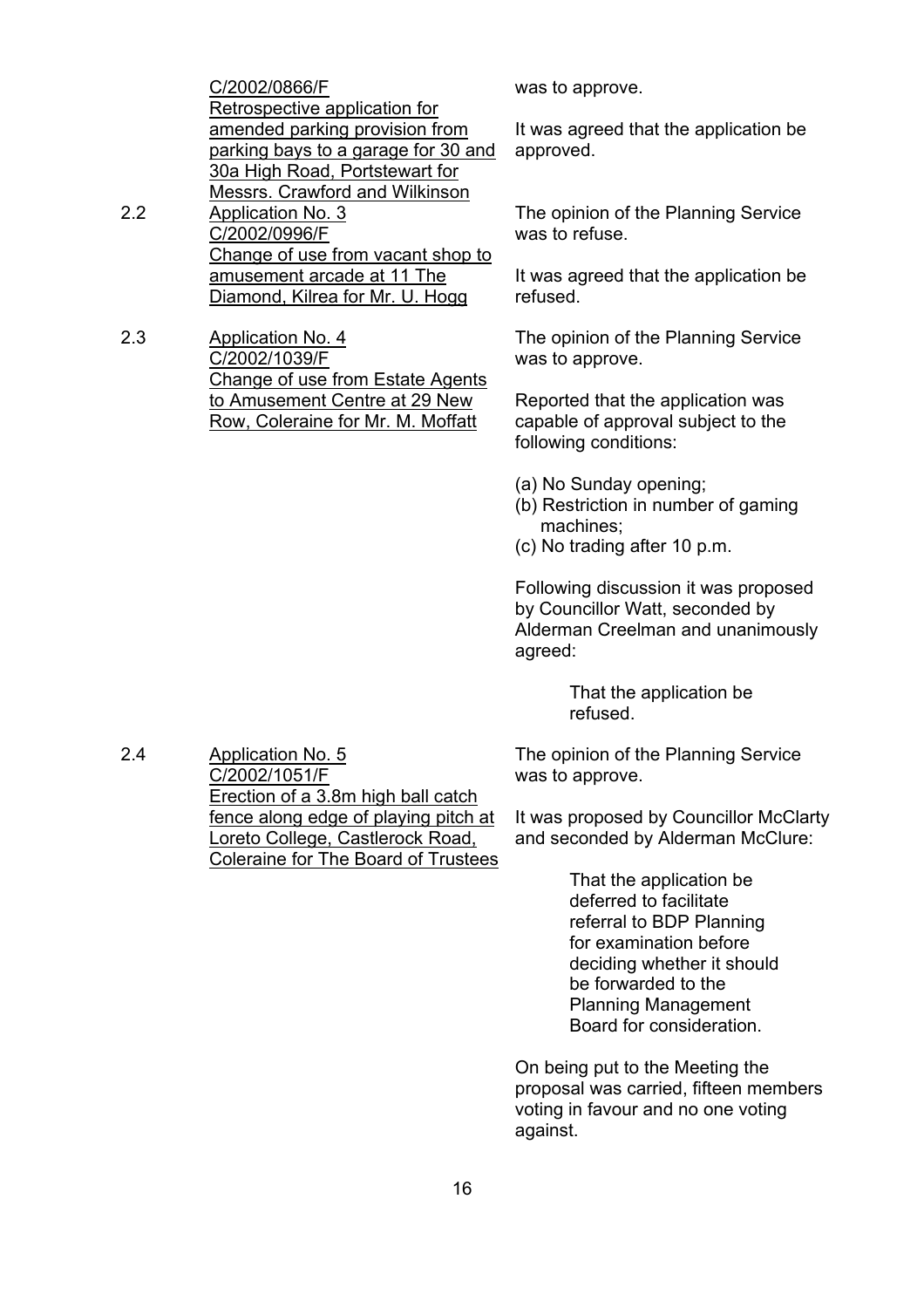| 25  | Application No. 6                    |
|-----|--------------------------------------|
|     | C/2002/1054/F                        |
|     | Change of use from ground floor      |
|     | Chemist/Stationery Shop, first floor |
|     | and second floor living accom-       |
|     | modation to ground floor Pharmacy,   |
|     | first floor and second floor         |
|     | offices/consultancy rooms at         |
|     | 8 Dunluce Avenue, Portrush for       |
|     | Mr. V. Campbell                      |
| 2.6 | Application No. 7                    |
|     | C/2003/0006/O                        |
|     | Site for dwelling opposite 20        |
|     | Glenkeen Road, Aghadowey,            |
|     | Coleraine for Miss E. Gilmore        |

2.7 Application No. 8 C/2003/0015/O Site for dwelling south west of No. 25 Boleran Park, Boleran, Garvagh for Mrs. O'Kane

The opinion of the Planning Service was to approve.

It was agreed that the application be approved.

The opinion of the Planning Service was to refuse.

It was agreed that the application be refused.

The opinion of the Planning Service was to refuse.

It was proposed by Councillor Watt, seconded by Councillor Mullan and unanimously agreed:

> That the application be approved.

The opinion of the Planning Service was to refuse.

The application had now been withdrawn.

The opinion of the Planning Service was to refuse.

The application had now been withdrawn.

The opinion of the Planning Service was to refuse.

The application had now been withdrawn.

The opinion of the Planning Service was to refuse.

The application had now been withdrawn.

2.8 Application No. 9 C/2003/0027/O Site for dwelling and garage at Lisnamuck Road, Aghadowey for Mr. M. Black

2.9 Application No. 10 C/2003/0034/O Site for dwelling and garage adjacent to No. 286 Boveedy Terrace, Blackrock Road, Kilrea for Mrs. S. Moore

2.10 Application No. 11 C/2003/0036/O Site for dwelling and garage opposite 75 Blackrock Road, Kilrea for Mr. N. Neely

2.11 Application No. 12 C/2003/0037/O Site for dwelling and garage at Blackrock Road, Kilrea (adjacent to 2 Dullaghy Road) Garvagh for Mrs. R. Neely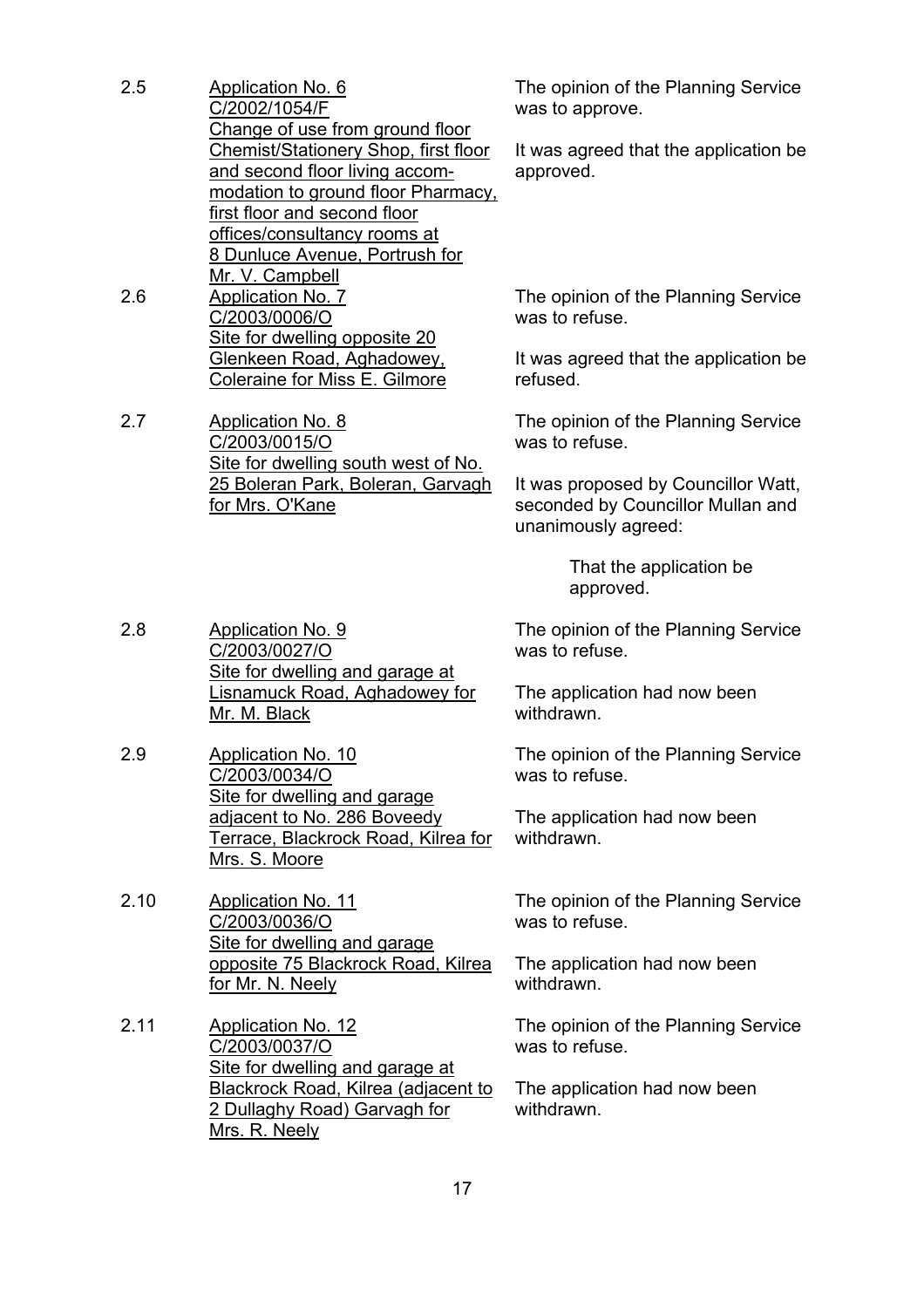- 2.12 Application No. 13 C/2003/0055/O Site for split level dwelling with garage at lower level 115m northeast of 77 Moneybrannon Road, Aghadowey for Mr. and Mrs. J. Kelly
- 2.13 Application No. 14 C/2003/0062/O Residential dwelling - single storey adjacent to 31A Ballylintagh Road, Coleraine (Townland - Culdrum) for Mr. B. Wallace

#### **NEW APPLICATIONS**

- 2.14 Application No. 5 C/2002/0992/F Entertainment centre including snooker tables, pool tables, amusement and gaming machines at 54 Main Street, Garvagh for Mr. E. Doherty
- 2.15 Application No. 6 C/2002/1029/F Construction of infill residential development comprising of 3 townhouses, 2 cottages and a single apartment. Demolition of existing buildings at 17 Lever Road. Portstewart. Minor alterations and demoltion of lean-to garage at 15 Lever Road, Portstewart for MAM **Developments**
- 2.16 Application No. 17 C/2003/0077/O Site for dwelling and garage at Dunboe Road, Castlerock for Mr. Tanner
- 2.17 Application No. 18 C/2003/0080/O Site for dwelling 400m south of No. 36 Gortycavan Road, Coleraine for Mr. S. McCaughey

The opinion of the Planning Service was to refuse.

It was proposed by the Mayor, seconded by Councillor Dallat and unanimously agreed:

> That the application be approved.

The opinion of the Planning Service was to refuse.

It was agreed that the application be refused.

The opinion of the Planning Service was to refuse.

 It was agreed that the application be deferred for one week to facilitate withdrawal. If the application was not withdrawn it would be refused.

The opinion of the Planning Service was to approve.

It was agreed that the application be deferred for one month to facilitate a Council site visit.

The opinion of the Planning Service was to refuse.

It was agreed that the application be deferred for one month to facilitate a Council site visit.

The opinion of the Planning Service was to refuse.

It was agreed that the application be deferred for one month to facilitate a Council site visit.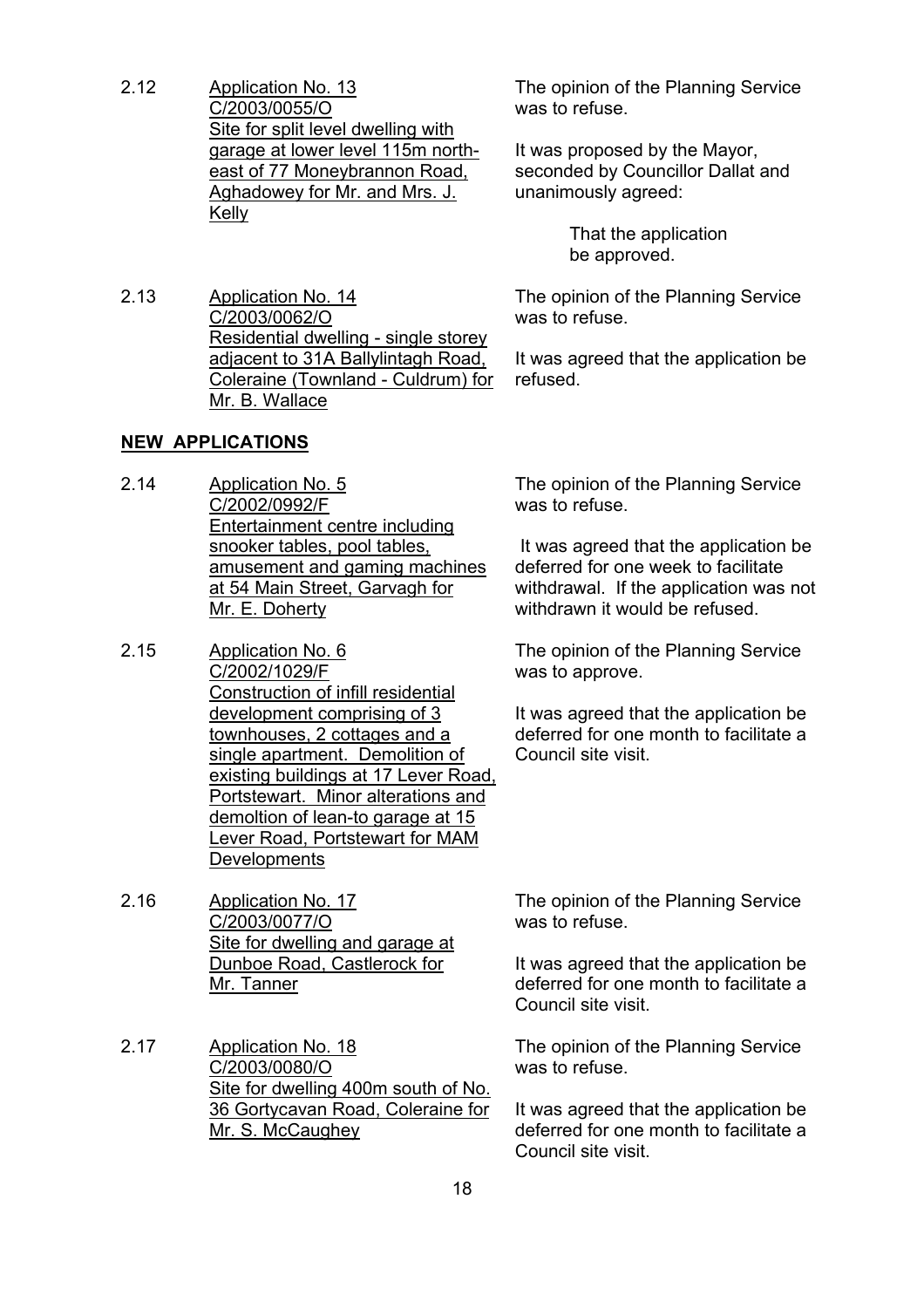- 2.18 Application No. 22 C/2003/0098/O Proposed dwelling at Glen Road, Garvagh for Mr. J. McNicholl
- 2.19 Application No. 24 C/2003/0102/O Site for dwelling opposite No. 47 Plantation Road, Gortnamoyagh, Garvagh for Mr. S. Kelly
- 2.20 Application No. 29 C/2003/0109/L Refurbishment and extension to existing listed building at 14 School Lane, Castlerock for Mr. and Mrs. D. Barber

Application No. 30 C/2003/0111/F Refurbishment and extension to existing cottage at 14 School Lane, Castlerock for Mr. and Mrs. D. Barber

- 2.21 Application No. 31 C/2003/0112/O Site for two-storey dwelling with detached garage off Dunboe Road, 250m south-east of Sconce Road/Dunboe Road junction, Coleraine for Mr. D. Norris
- 2.22 Application No. 34 C/2003/0118/O Traditional 'cottage style' bungalow with detached garage/store opposite 69 Cashel Road, (The Mill House), Macosquin, Coleraine for Mr. K. Johnston
- 2.23 Application No. 41 C/2003/0133/F Four housing units consisting of two blocks of semi-detached two-storey houses at 97 Coleraine Road, Portrush for Glencroft **Developments**

The opinion of the Planning Service was to refuse.

It was agreed that the application be deferred for one month to facilitate a Council site visit.

The opinion of the Planning Service was to refuse.

It was agreed that the application be deferred for one month to facilitate a Council site visit.

The opinion of the Planning Service was to refuse both applications.

Reported that amended plans had been received and it was agreed that the applications be deferred for one month to facilitate further consideration by the Planning Service.

The opinion of the Planning Service was to refuse.

It was agreed that the application be deferred for one month to facilitate a Council site visit.

The opinion of the Planning Service was to refuse.

It was agreed that the application be deferred for one month to facilitate a Council site visit.

The opinion of the Planning Service was to refuse.

The application had now been withdrawn.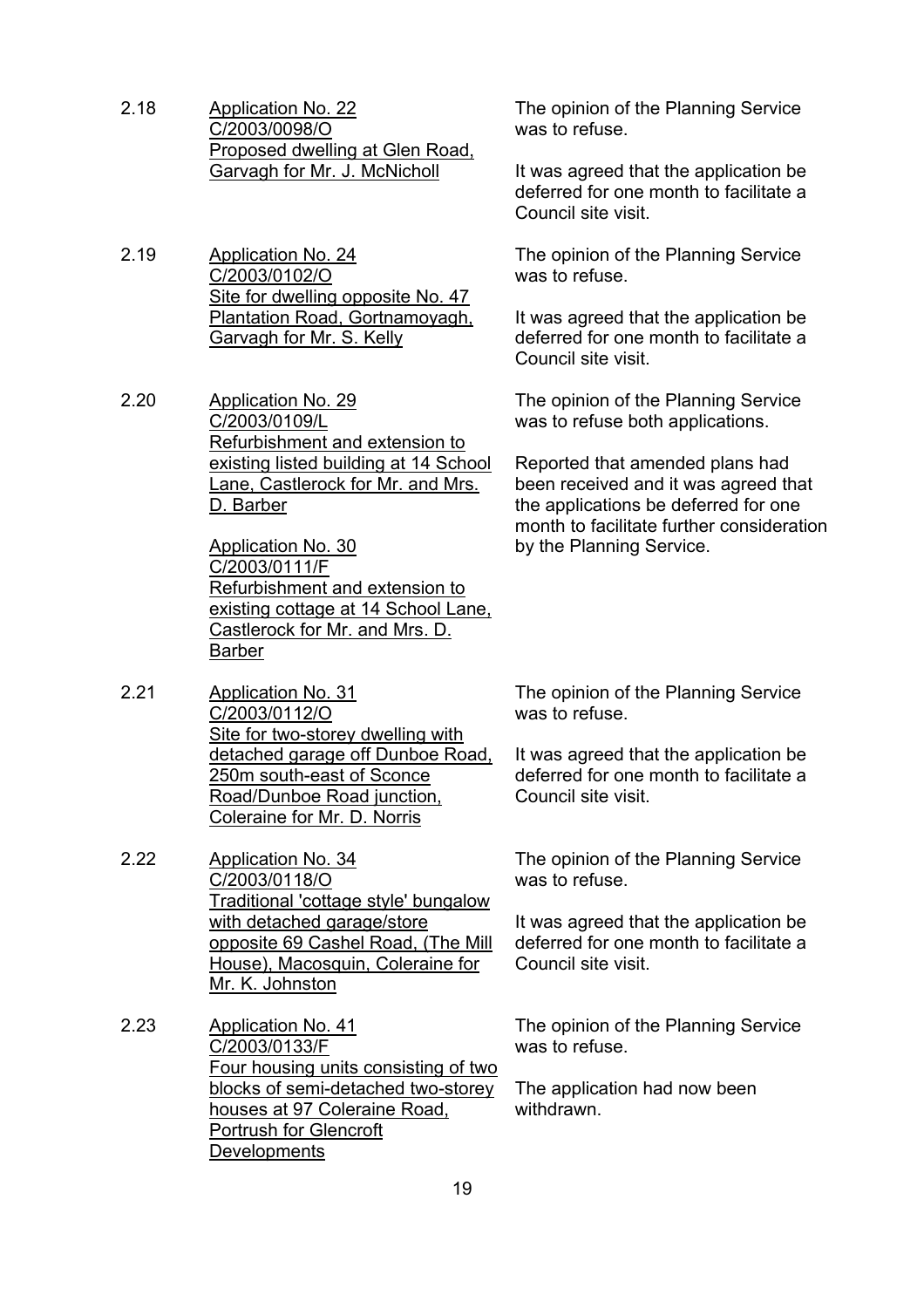- 2.24 Application No. 43 C/2003/0135/O Site for dwelling and garage northeast of 55 Glebe Road, Articlave for Mr. H. Doherty
- 2.25 Application No. 45 C/2003/0137/O New domestic dwelling and garage at Ballylagan Lane, Curragh Road, Coleraine for Mr. M. Mellet
- 2.26 Application No. 52 C/2003/0151/O Site for dwelling and garage at rear of 51 Priestland Road, Bushmills for Mr. J. McCaw
- 2.27 Application No. 53 C/2003/0159/O Residential dwelling and detached garage 60m west of 208 Windyhill Road, Coleraine for Ms. J. Hegarty
- 2.28 Application No. 57 C/2003/0174/O Site for dwelling and garage opposite 18 and 20 Craigmore Road, Blackhill, Coleraine for Mr. and Mrs. E. Hegarty
- 2.29 Application No. 58 C/2003/0177/O Site for dwelling adjacent to 44 Ballyrogan Road, Garvagh for Mr. F. Doherty
- 2.30 Application No. 71 C/2003/0199/O Site for two dwellings with detached garages adjacent to 15 Drumeil Road, Aghadowey for Mr. C. McNichol
- 2.31 Application No. 73 C/2003/0202/O

The opinion of the Planning Service was to refuse.

It was agreed that the application be deferred for one month to facilitate a Council site visit.

The opinion of the Planning Service was to refuse.

It was agreed that the application be deferred for one month to facilitate a Council site visit.

The opinion of the Planning Service was to refuse.

It was agreed that the application be deferred for one month to facilitate a Council site visit.

The opinion of the Planning Service was to refuse.

It was agreed that the application be deferred for one month to facilitate a Council site visit.

The opinion of the Planning Service was to refuse.

It was agreed that the application be deferred for one month to facilitate a Council site visit.

The opinion of the Planning Service was to refuse.

It was agreed that the application be deferred for one month to facilitate a Council site visit.

The opinion of the Planning Service was to refuse.

It was agreed that the application be deferred for one month to facilitate a Council site visit.

The opinion of the Planning Service was to refuse.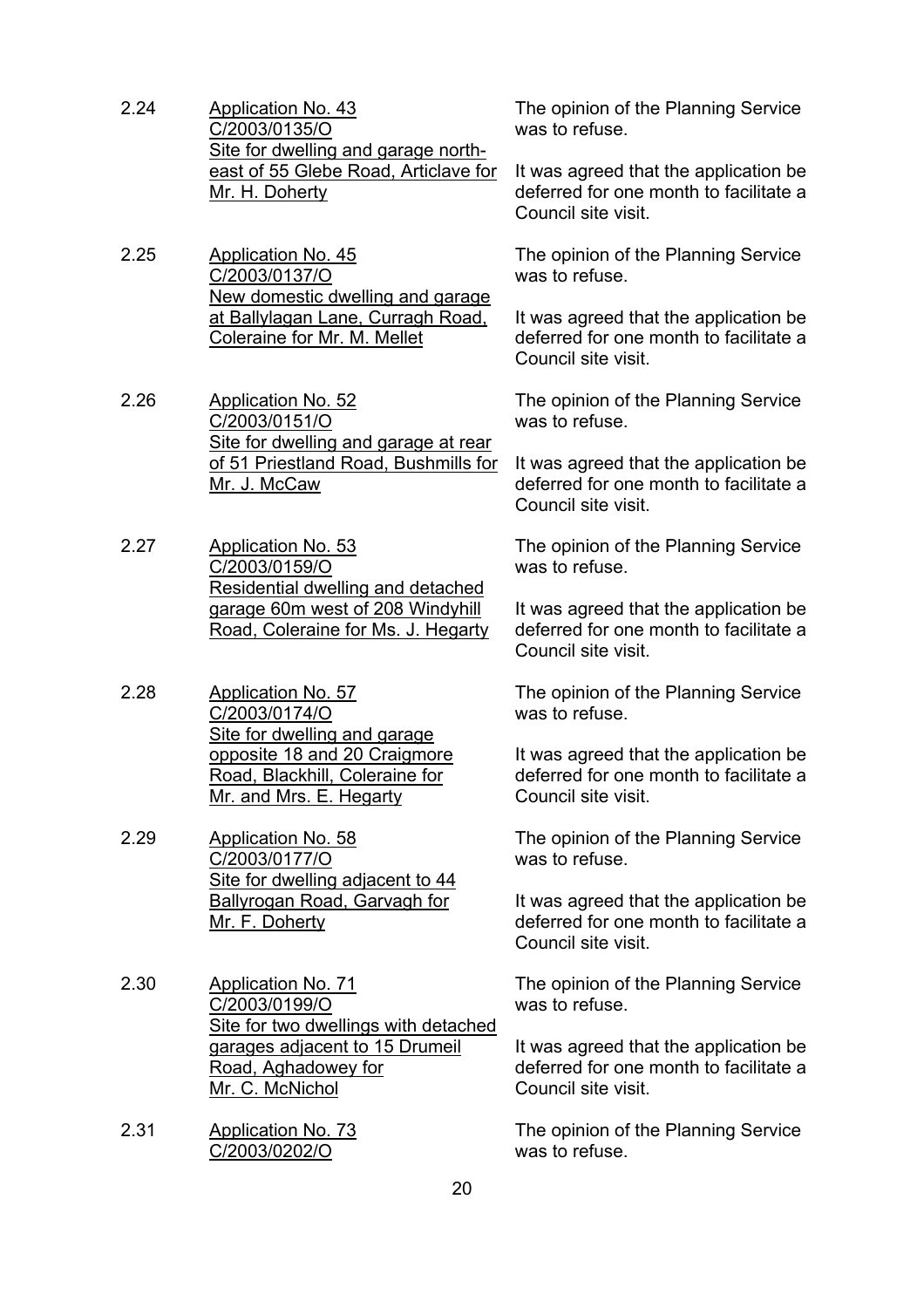Site for dwelling and garage adjacent to 49 Moneygran Road, Kilrea for Mr. B. Knipe

- 2.32 Application No. 79 C/2003/0214/O Site for dwelling with detached garage/store 150m south of Knocknogher Road, Castlerock for Mr. and Mrs. Townley
- 

It was agreed that the application be deferred for one month to facilitate a Council site visit.

The opinion of the Planning Service was to refuse.

The application had now been withdrawn.

- 2.33 General Matters (a) Rock Castle Planning Service brief for next Planning Meeting;
	- (b) Planning Aid Guide availablility to applicants - Mr. Lynch will check with Headquarters;
	- (c) Enforcement resources;
	- (d) Applications on line 2006.

#### **3.0 MOBILE CLASSROOMS**

 Concern was expressed regarding the continued use of mobile classrooms. It was agreed that the Council's representatives on the North-Eastern Education and Library Board raise the matter at Board level.

#### **4.0 DERELICT BUILDINGS - RAILWAY ROAD, COLERAINE**

 Concern was expressed regarding the derelict buildings in Railway Road, Coleraine.

The Town Clerk and Chief Executive reported that negotiations were taking place and he would obtain the up to date position from the International Fund for Ireland and report back to Council.

#### **5.0 STRAND HOTEL SITE, PORTSTEWART**

 Reference was made to a letter received from Mr. J. Montgomery, 18 Winston Drive, Portstewart regarding the Strand Hotel site, Portstewart (previously circulated) and the Town Clerk and Chief Executive's reply.

It was noted that a meeting would take place with the developer later in the week.

#### **6.0 PLANNING CONFERENCE**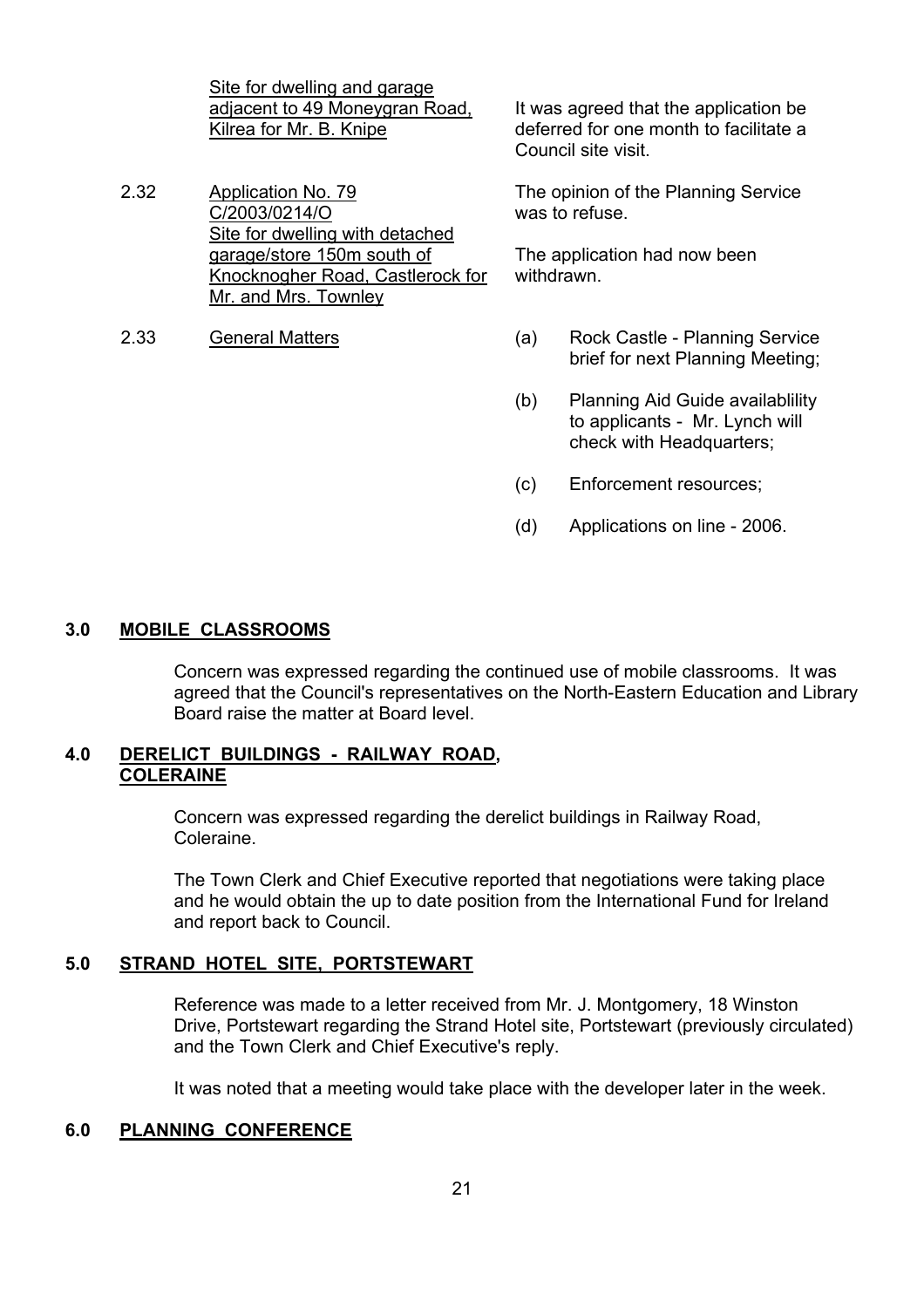Reported that the University of Ulster in conjunction with the Royal Institution of Chartered Surveyors and the Royal Town Planning Institute had organised a conference entitled "Beyond Process" to be held on  $7<sup>th</sup>$  May, 2003 at the Odyssey, Belfast.

Any member wishing to attend was requested to contact Mrs. Sylvia Browne.

#### **7.0 PLANNING SERVICE - MANAGEMENT BOARD REFERRALS**

 Read letters from the Planning Service Headquarters regarding the following three planning applications which had been referred to the Management Board for consideration:

- 7.1 Application No. C/2001/0428/F Following careful consideration of the<br>Erection of 19 Apartments at application the Management Board ha for Patton Homes granted.
- 7.2 Application No. C/2002/0532/F Following careful consideration of the for Portstewart Golf Club granted.
- 7.3 Application No. C/2002/0491/F Following careful consideration of the Edgar and Wiggins be granted.
- 

Erection of 19 Apartments at application the Management Board had<br>6-8 Bath Terrace, Portrush concluded that planning permission shore concluded that planning permission should be

Erection of 3m high fence at application the Management Board had 117 Strand Road, Portstewart concluded that planning permission should be

Pigeon loft at 19 Girona **application the Management Board had** Crescent, Portrush for Messrs. concluded that planning permission should not

 7.4 Referral Results Members expressed concern regarding the disappointing results following Management Board referrals.

> The Town Clerk and Chief Executive would report on the overall results of applications referred to the Management Board and the option available to Council for redress.

#### **8.0 ENVIRONMENT AND HERITAGE SERVICE**

#### Tabled:

 Copies of the latest edition of the Northern Ireland Schedule and State Care Historic Monuments : 2002-2003.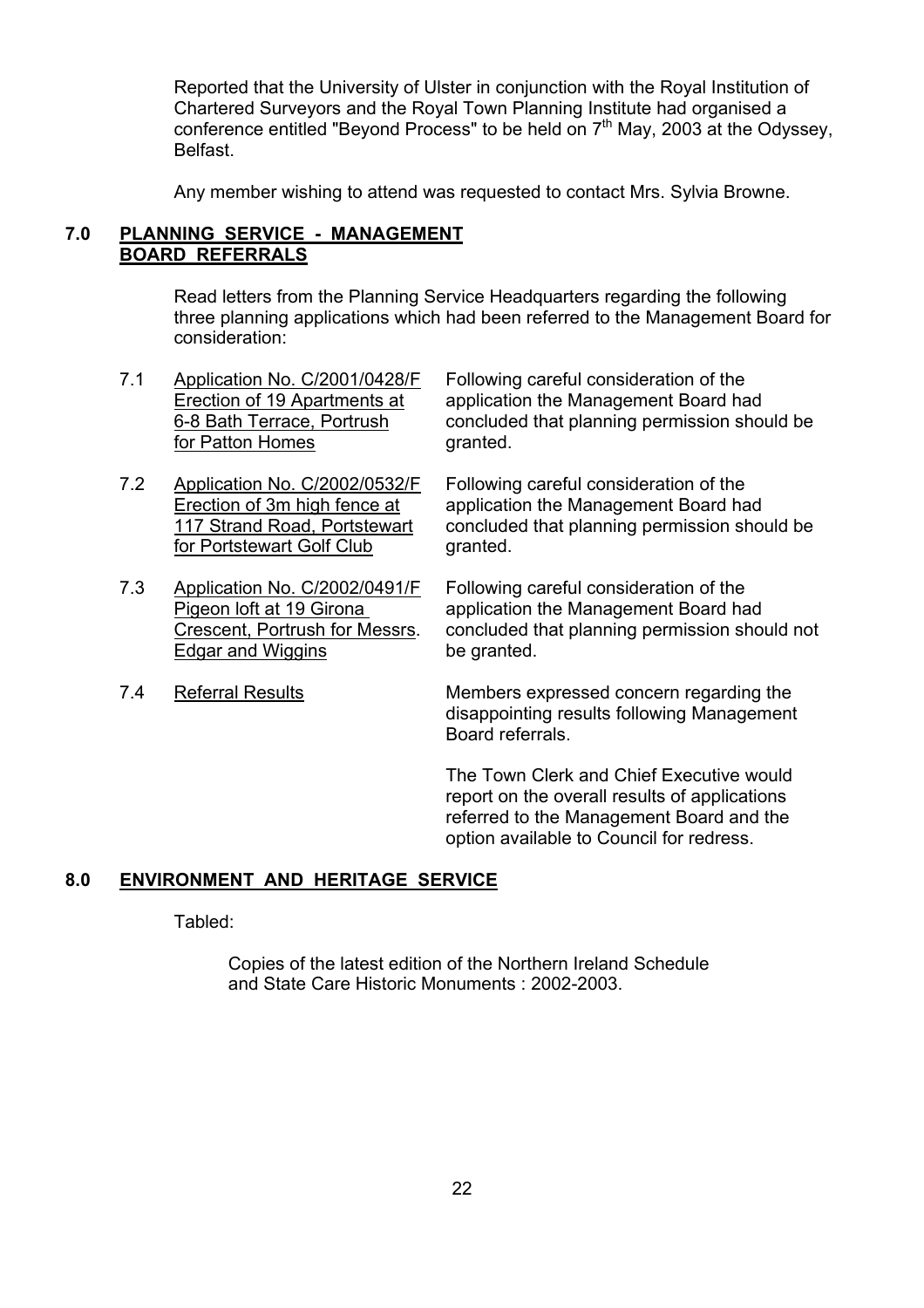#### **POLICY AND DEVELOPMENT COMMITTEE**

# **23rd April, 2003.**

**Present:** Councillor N. F. Hillis, in the Chair

The Mayor, Councillor O. M. Church (Mrs.)

The Deputy Mayor, Councillor G. L. McLaughlin

#### **Aldermen**

P. E .A. Armitage (Mrs.) W. T. Creelman E. T. Black (Mrs.) (Items  $3.0 - 15.0$ ) (Items  $3.0 - 15.0$ ) B. Leonard<br>B. Leonard W. J. McClu

W. J. McClure

#### **Councillors**

- C. S. Alexander (Ms.) J. M. Bradley  $($  ltems  $3.0 - 15.0)$ J. J. Dallat T. J. Deans E. P. Fielding (Mrs.) E. A. Johnston (Mrs.)
- W. A. King

D. McClarty R. A. McPherson A. McQuillan E. M. Mullan R. D. Stewart W. J. Watt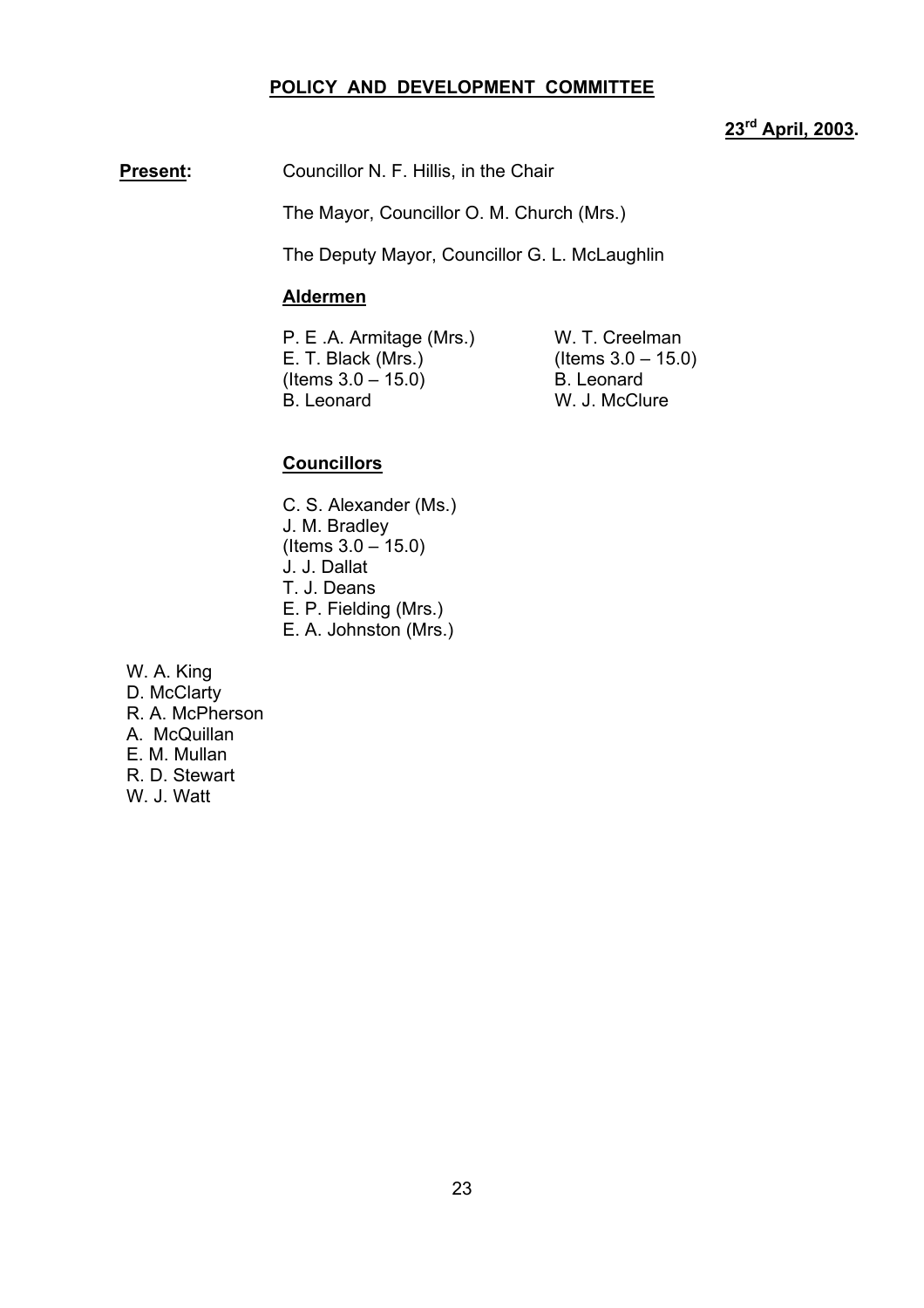# **Officers in**

 **Attendance:** Town Clerk and Chief Executive, Director of Corporate Services, Director of Technical Services, Director of Leisure Services, Senior Environmental Health Officer and Administrative Assistant

"In Committee"

#### **1.0 LAND AND PROPERTY**

 The Report of the Principal Administrative Officer on Land and Property was considered (previously supplied).

Matters arising:

- 1.1 Legal Proceedings **Agreed:**  That the following matters be considered
	- 1.1.1 Proposed Hotel Council is recommended to ratify the initiation of Accommodation at legal proceedings against the McLaughlins. McLaughlin's Bar, Ballyreagh Road, Portrush
	- 1.1.2 Lands at Ballyreagh Road, Council is recommended to grant permission to lay Portstewart **a** sewer along the driveway at 79 Ballyreagh Road, Portstewart, subject to the appropriate wayleave being completed and compensation being paid to Council.

#### **2.0 ENTERTAINMENTS LICENCES**

 The report of the Director of Technical Services on Entertainment Licences was considered (previously supplied).

Matters arising:

2.1 Variation of Licences

| 2.1.1 | Mr. T. Wilson, The Golf<br>Links Hotel, Bushmills<br>Road, Portrush                         | Council is recommended to grant an extension<br>of the entertainments licence at this premises<br>on Thursday and Saturday mornings from<br>1.00am until 1.30am. |
|-------|---------------------------------------------------------------------------------------------|------------------------------------------------------------------------------------------------------------------------------------------------------------------|
| 2.1.2 | Mr. R.J. Martin and Mrs. I.<br>Anderson, Traks Complex,<br>16c Eglinton Street,<br>Portrush | Council is recommended to grant an extension of<br>the entertainments licence at this premises on<br>Tuesday and Saturday mornings from 1.00am<br>until 1.30am.  |

#### **3.0 COLERAINE HARBOUR**

The report of the Town Clerk and Chief Executive was considered (previously supplied).

Committee noted information, as detailed in the report, on the outcome of the meetings convened with representatives from Coleraine Harbour Commissioners and Coleraine Town Partnership on  $31^{st}$  March, 2003 and  $3^{rd}$  April, 2003.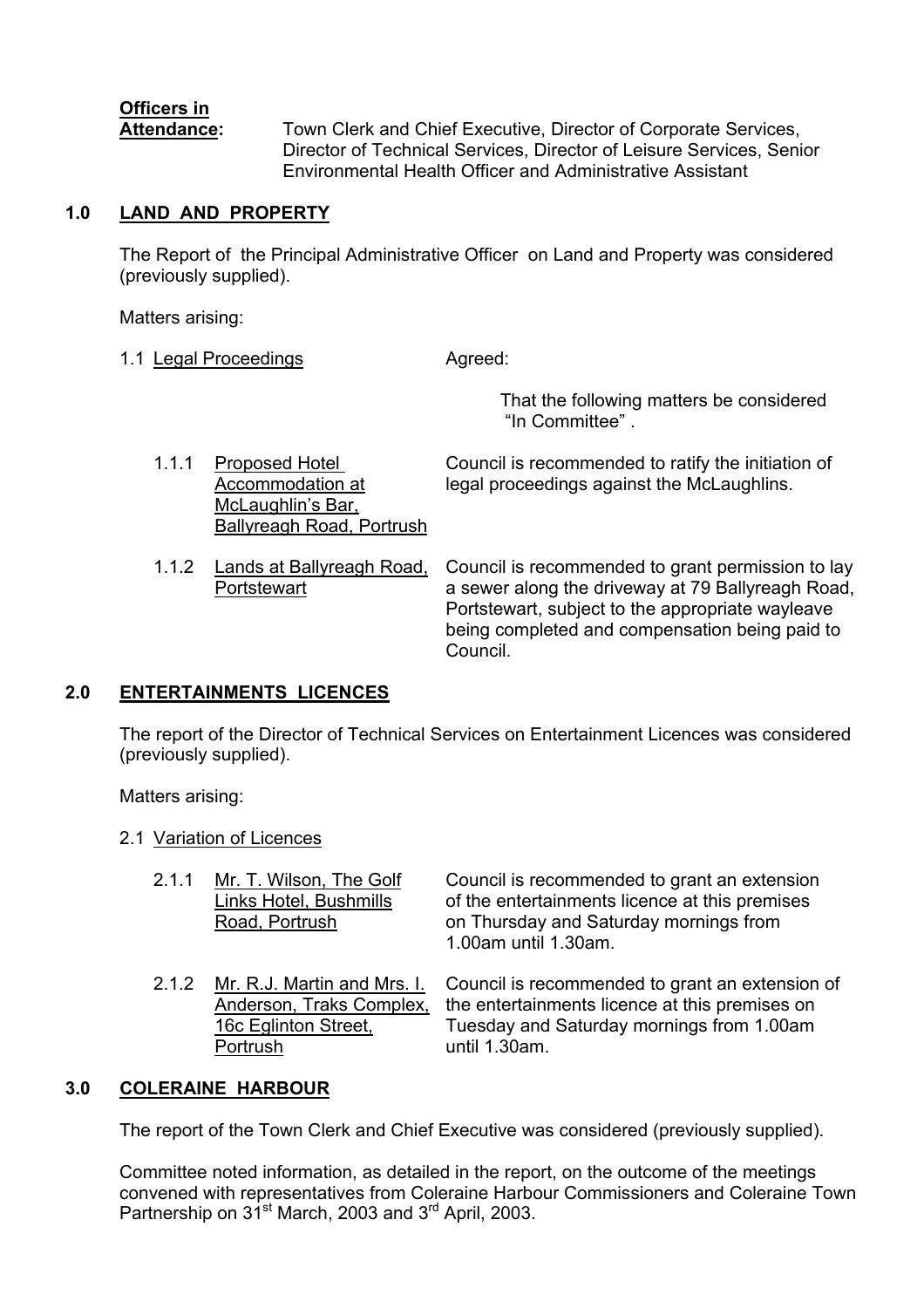A full discussion ensued following which it was proposed by Councillor Dallat and seconded by Alderman Leonard:

 That Council send a deputation to the Minister for Regional Development to highlight public interest issues on the Cushowen project and the need for an overall development framework for riverside lands.

On a request for a recorded vote, the proposal was put to the Meeting and the members voted thus:

- **For:** The Mayor The Deputy Mayor Aldermen Mrs. Armitage, Creelman, Leonard and McClure Councillors Ms. Alexander, Bradley, Dallat, Deans, Fielding, Hillis, McClarty, McPherson, McQuillan, Mullan and Stewart (17)
- **Abstentions:** Alderman Mrs. Black Councillors Mrs. Johnston, King and Watt (4)

The proposal was, therefore, carried by seventeen votes to nil and it was recommended:

- (i) That Council send a deputation to the Minister for Regional Development to highlight public interest issues on the Cushowen project and the need for an overall development framework for riverside lands.
- (ii) That the deputation comprise:

Aldermen Mrs. Armitage and Leonard Councillors Ms. Alexander, Dallat, McClarty and McQuillan

along with one further member who would be nominated by the DUP

Members noted that in the event that Mrs. Armitage was not available, that Councillor Hillis would take her place on the deputation.

#### **4.0 CONTINUOUS IMPROVEMENT IN LOCAL GOVERNMENT**

Consideration was given to the report of the Town Clerk and Chief Executive and the paper from the Guidance Working Group (previously supplied) and members noted information contained therein.

#### **5.0 ZOMBA RELATIONSHIPS - UPDATE - APRIL 2003**

Committee noted information on the development of the relationship between Zomba and Coleraine, as contained in the report (previously supplied)

Members expressed their appreciation for the efforts of those involved in establishing this relationship.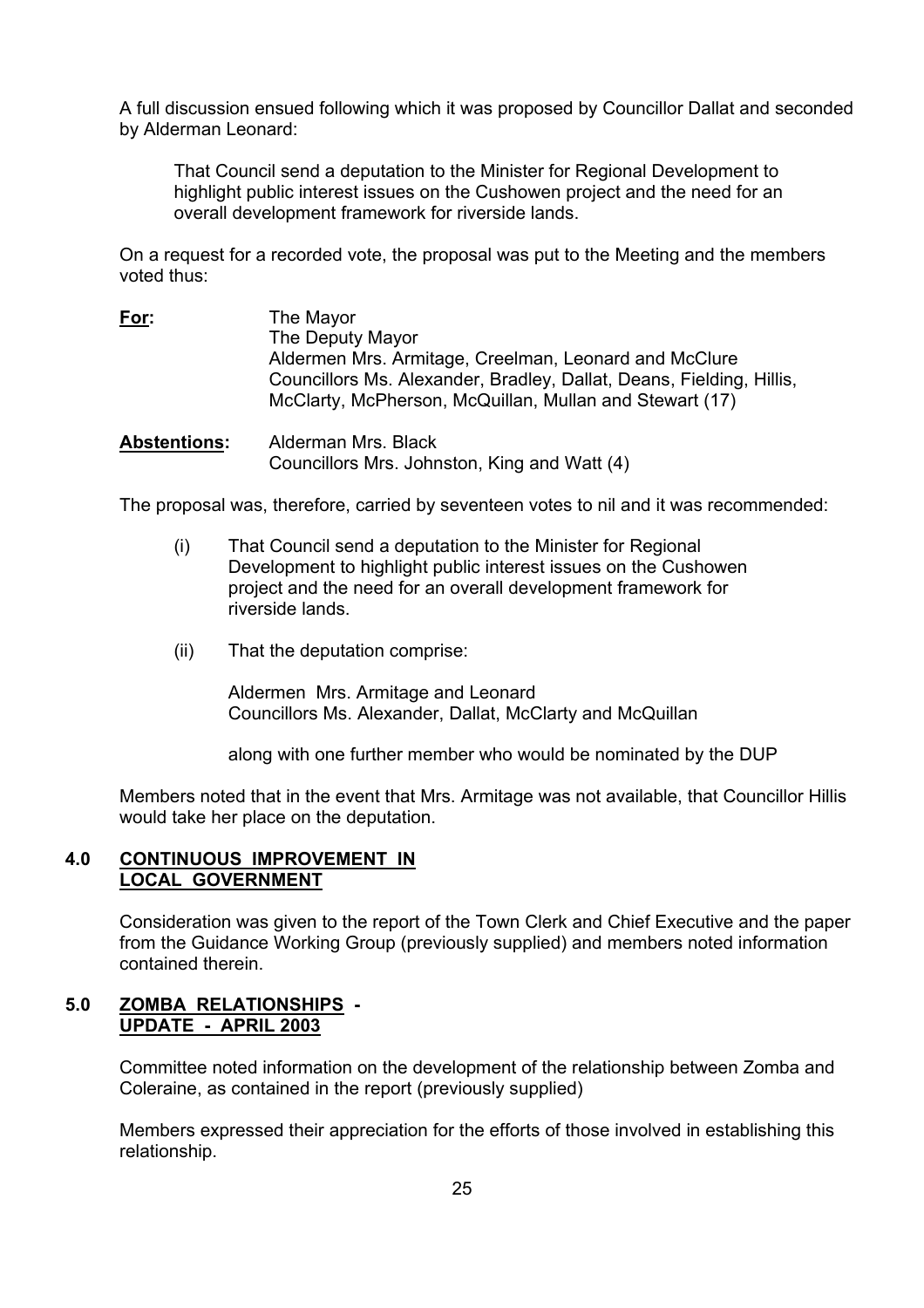#### **6.0 FIX DATE AND TIME FOR FOR ANNUAL MEETING**

Recommended:

That the Annual Meeting of Council be held on Monday 16<sup>th</sup> June, 2003.

#### **7.0 CONSULTATION PAPER**

The following consultation paper had been received and was available for members who wished to consider making a response:

 (i) Department of the Environment - Environmental Policy Division ìTransposition of the End of Life Vehicles Directive (2000/53/EC) - A Consultation Paper on the End of Life Vehicles Regulations 2003î

Comments due by: 13<sup>th</sup> June, 2003

#### **8.0 THE ELECTORAL COMMISSION**

Read letter inviting Council's comments on the impact of the Electoral Fraud Act 2002 (previously supplied).

Members were requested to forward comments to the Town Clerk and Chief Executive for submission by  $28<sup>th</sup>$  April, 2003.

#### **9.0 NILGA**

Members noted information from NILGA (previously supplied) on:

- (i) Meeting on  $14^{th}$  March, 2003 Members' Briefing/Summary of Outcomes
- $(iii)$  quarterly meeting with DoE Minister, Angela Smith MP, on 25<sup>th</sup> March, 2003

#### **10.0 THE NATIONAL ASSOCIATION OF COUNCILLORS NORTHERN IRELAND REGION**

 Members noted that the following papers had been received and copies were available on request:

- (i) Rural Planning National NAOC Seminar  $-17<sup>th</sup>$  January, 2003
- $(iii)$  Report for NILGA and the NAC Research Study into The Changing Role of Councillors in Northern Ireland

#### **11.0 POSTCOMM**

Tabled:

Review of Royal Mail Group plc's Price and Service Quality Regulation -March 2003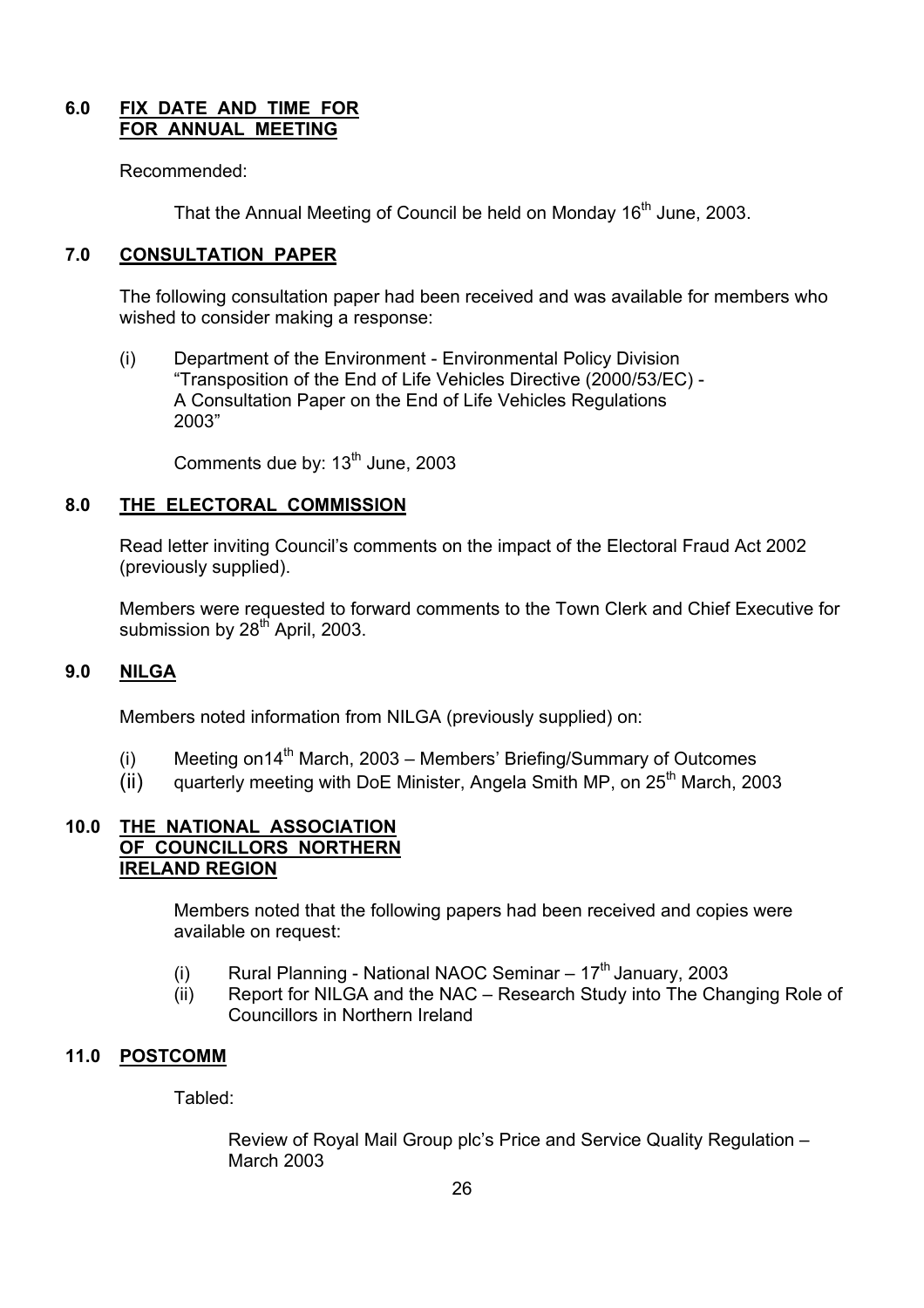#### **12.0 SOCIAL SECURITY AGENCY**

Tabled:

 Social Security Fraud Act (Northern Ireland) 2001: Code of Practice on Obtaining Information

#### **13.0 OFREG**

Tabled:

Annual Report 2001

#### **14.0 TRANSLINK**

 It was proposed by Councillor Watt, seconded by Councillor Stewart and recommended:

 That Council invite senior management from Translink to discuss, inter alia, future train services to this Borough arising from Easter Monday cancellation of services, together with other serious rail and bus issues affecting the area.

#### **15.0 LETTERS OF SUPPORT/ SYMPATHY**

It was proposed by Councillor McQuillan and seconded by Councillor McClarty:

 That Council send a letter of support to the Commander of the Royal Irish Regiment congratulating the regiment on their efforts in Iraq

 On being put to the Meeting the proposal was carried by fifteen votes to nil and, following discussion, it was recommended:

- (a) That Council send a letter of support to the Commander of the Royal Irish Regiment congratulating the regiment on their efforts in Iraq
- (b) That Council also send a letter of sympathy to the family of the Irish Guardsman, Ian Malone, who lost his life in the campaign

#### **15.0 INVITATION TO THE CHIEF EXECUTIVE OF THE CAUSEWAY TRUST**

 Council is recommended to invite the Chief Executive of the Causeway Trust to update members on current issues affecting hospital services: waiting lists, bed blocking and provision of facilities for smokers.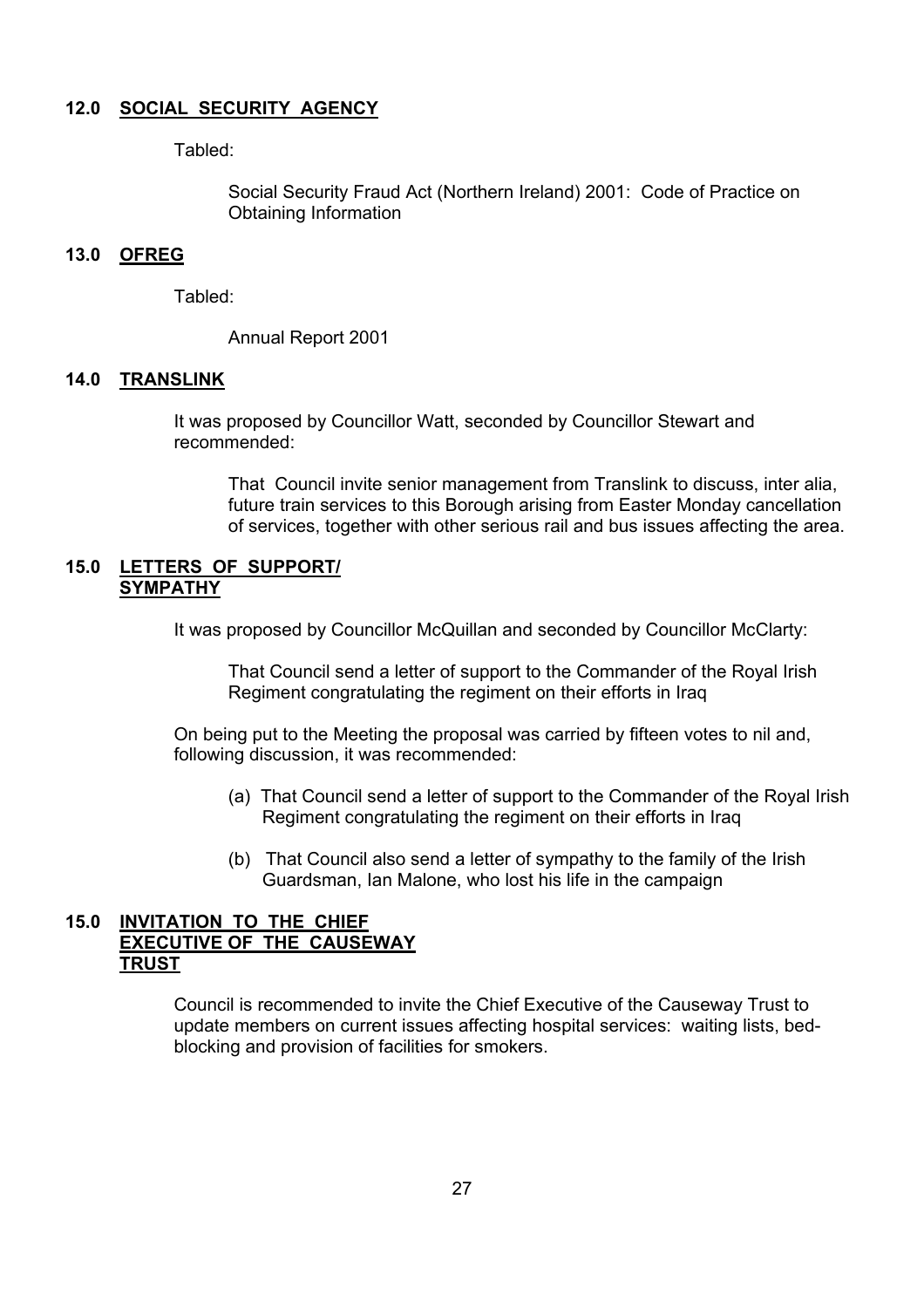#### **POLICY AND DEVELOPMENT COMMITTEE**

#### **23rd April, 2003.**

#### RECOMMENDATIONS

#### **ENTERTAINMENTS LICENCES**

(i) The Golf Links Hotel, Bushmills Road, Portrush

Recommended:

That Council grant an extension of the Entertainment Licence on Thursday and Saturday mornings from 1.00am until 1.30am

(ii) Traks Complex, 16c Eglinton Street, **Portrush** 

Recommended:

That Council grant an extension of the Entertainment Licence on Tuesday and Saturday mornings from 1.00am until 1.30am

#### **COLERAINE HARBOUR**

Recommended:

 That Council send a deputation to the Minister for Regional Development to highlight public interest issues on the Cushowen project and the need for an overall development framework for riverside lands.

#### **FIX DATE AND TIME FOR ANNUAL MEETING**

Recommended:

That the Annual Meeting of Council be held on Monday 16<sup>th</sup> June, 2003

#### **ANY OTHER BUSINESS**

(i) Translink

Recommended:

To invite senior management from Translink to discuss, inter alia, future train services to this Borough arising from Easter Monday cancellation of services, together with other serious rail and bus issues affecting the area.